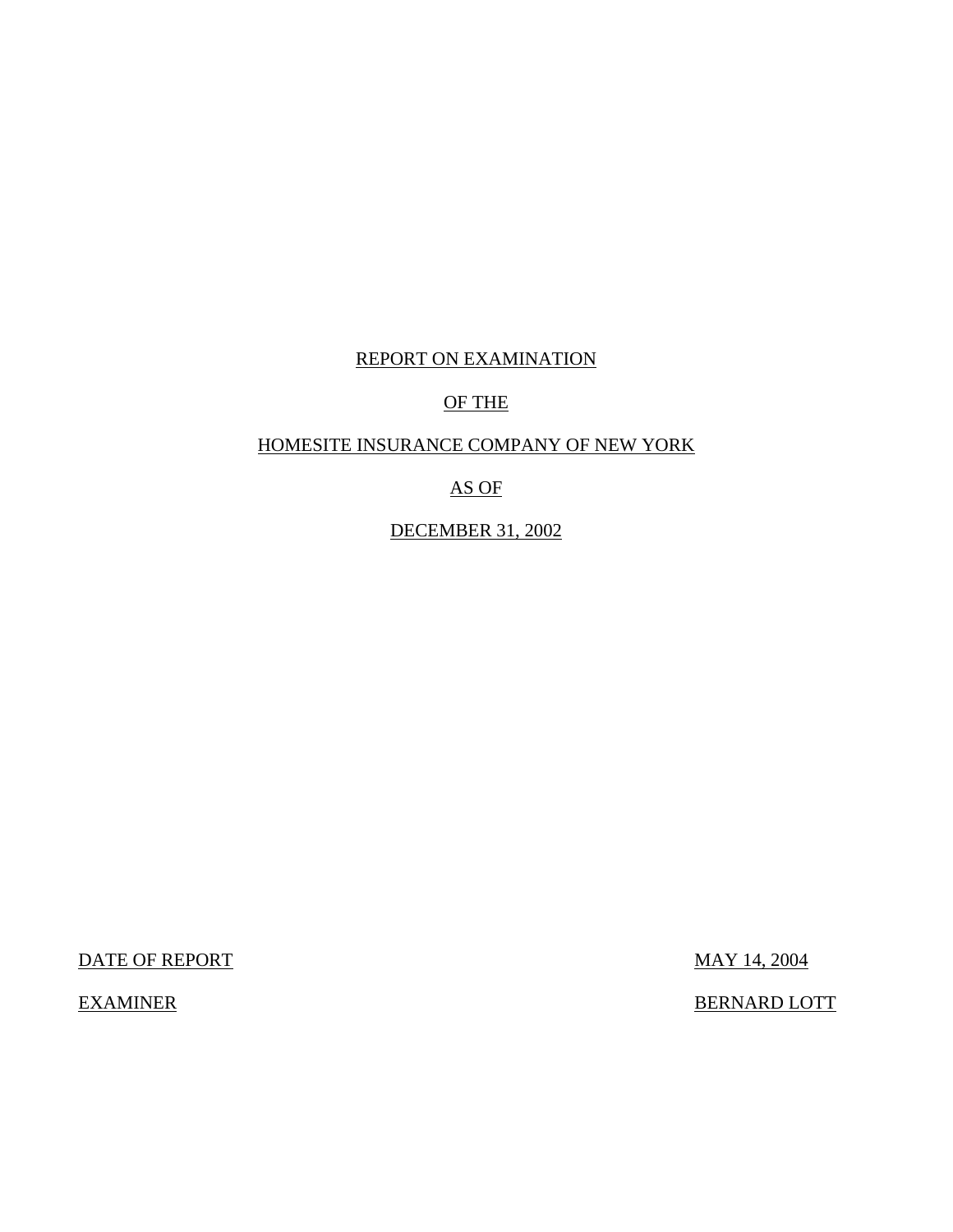### TABLE OF CONTENTS

# ITEM PAGE NO [1. Scope of examination 2](#page-3-0) [2. Description of Company 3](#page-4-0) [A. Management 3](#page-4-0)<br>B. Territory and plan of operation 5 B. Territory and plan of operation [C. Reinsurance 7](#page-8-0) [D Holding company system 10](#page-11-0) [E. Abandoned property law 12](#page-13-0) F. Significant operating ratios 13 [G. Accounts and records 14](#page-15-0) 3. Financial statements 16 A. Balance sheet 16 B. Underwriting and investment exhibit 18 [4. Losses and loss adjustment expenses 20](#page-21-0) [5. Market conduct activities 20](#page-21-0) 6. Summary of comments and recommendations 21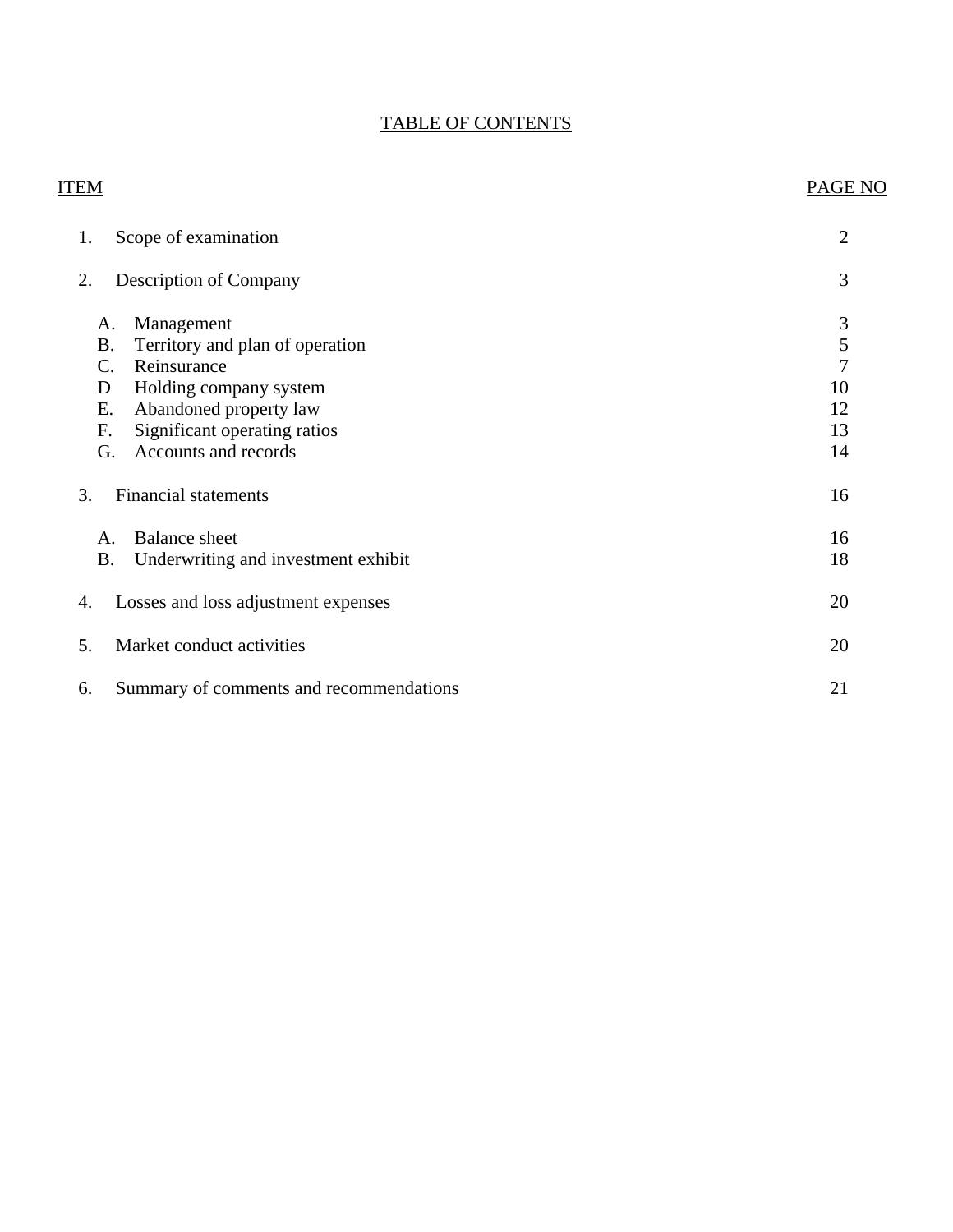

STATE OF NEW YORK INSURANCE DEPARTMENT 25 BEAVER STREET NEW YORK, NEW YORK 10004

May 14, 2004

Honorable Gregory V. Serio Superintendent of Insurance Albany, New York 12257

Sir:

Pursuant to the requirements of the New York Insurance Law, and in compliance with the instructions contained in Appointment Number 22086 dated August 6, 2003 attached hereto, I have made an examination into the condition and affairs of Homesite Insurance Company of New York as of December 31, 2002, and submit the following report thereon.

The examination was conducted at the Company's administrative offices located at 99 Bedford Street, Boston MA, 02111.

Wherever the designations "the Company" or "Homesite" appear herein without qualification, they should be understood to indicate Homesite Insurance Company of New York.

Wherever the term "Department" appears herein without qualification, it should be understood to mean the New York Insurance Department.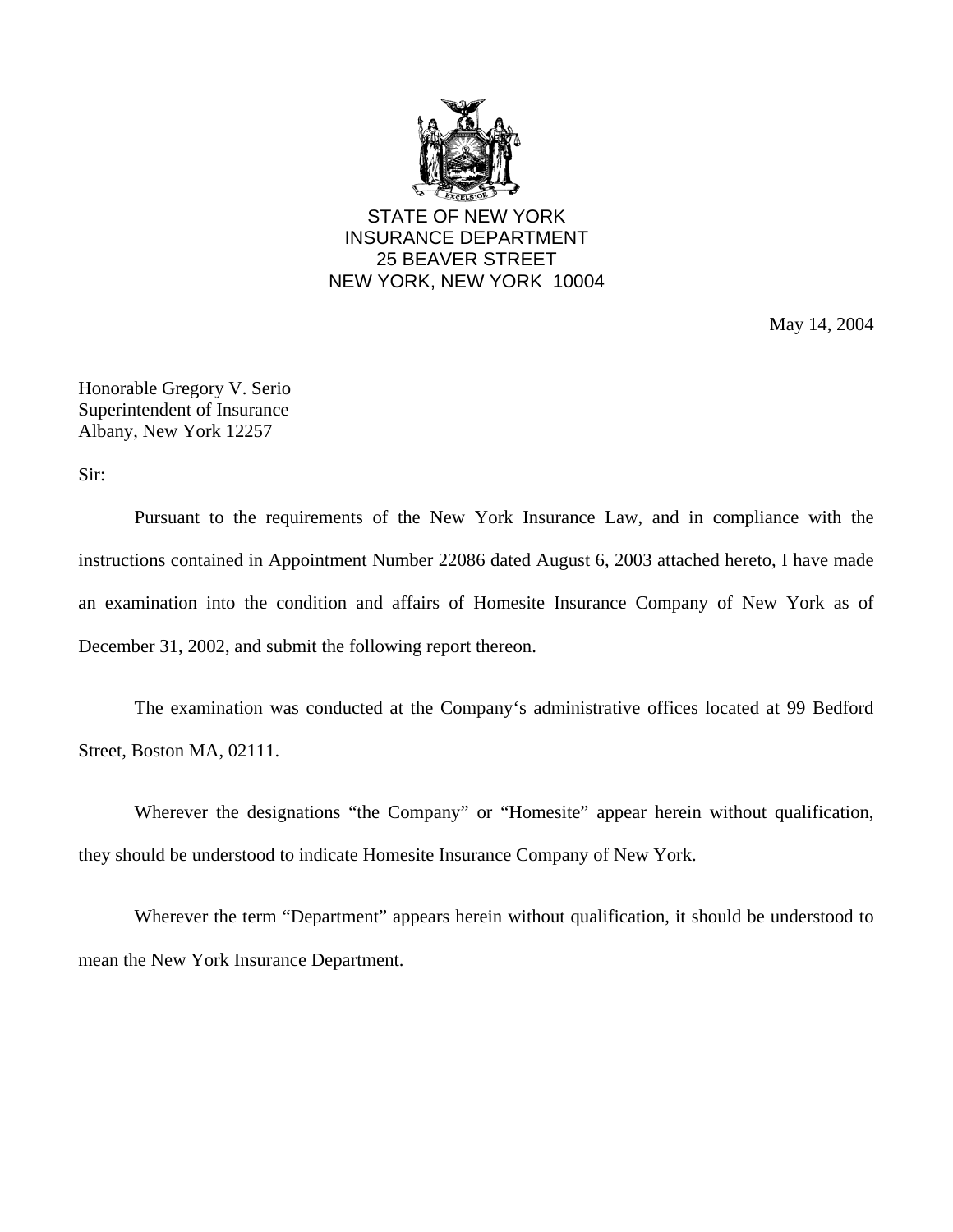#### 1. **SCOPE OF EXAMINATION**

<span id="page-3-0"></span>This is the first financial examination of the Company after the report on organization, which was conducted as of June 24, 1999. This examination covered the period from June 25, 1999 through December 31, 2002. Transactions occurring subsequent to this period were reviewed where deemed appropriate.

The examination comprised a complete verification of assets and liabilities as of December 31, 2002. The examination included a review of income, disbursements and company records deemed necessary to accomplish such analysis or verification and utilized, to the extent considered appropriate, work performed by the Company's independent public accountants. A review or audit was also made of the following items as called for in the Examiners Handbook of the National Association of Insurance Commissioners:

> History of Company Management and control Corporate records Fidelity bond and other insurance Territory and plan of operation Growth of Company Business in force by states Loss experience Reinsurance Accounts and records Financial statements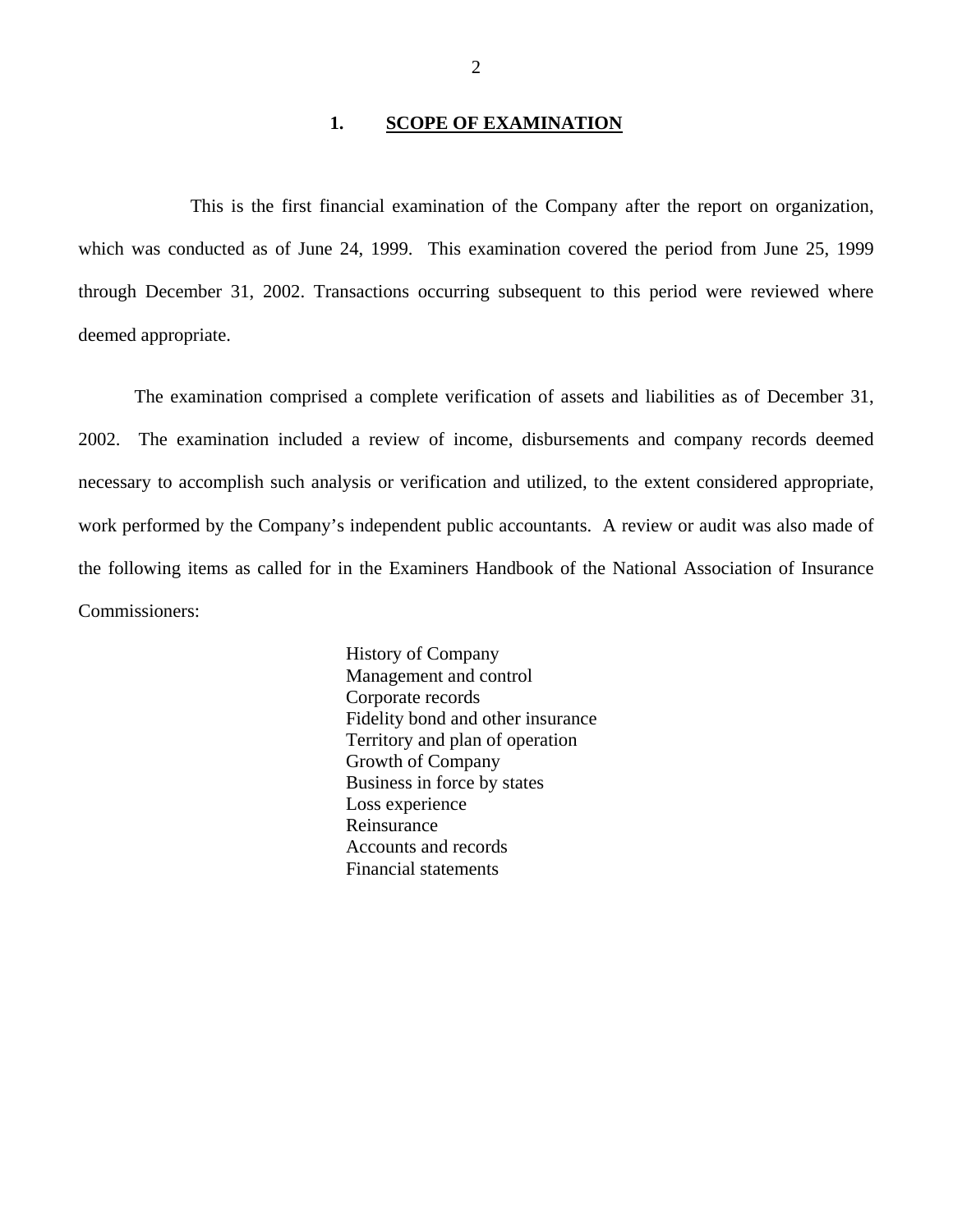### 2. **DESCRIPTION OF COMPANY**

<span id="page-4-0"></span>The Company was incorporated in New York on January 25, 1999. Homesite is a wholly-owned subsidiary of Homesite Securities Company LLC. The Company's ultimate parent is Homesite Group Incorporated. The Company became licensed on July 22, 1999 and commenced business on that date.

Capital paid in of \$1,000,000 consisted of 10,000 shares of common stock at \$100 par value per share. Gross paid in and contributed surplus was \$4,000,000. These amounts have not changed since the report on organization.

### A. Management

Pursuant to the Company's charter and by-laws, management of the Company is vested in a board of directors consisting of not less than thirteen nor more than twenty-one members. At December 31, 2002, the board of directors was comprised of only twelve members. The following shows the names and residence of the board of directors and their principal business affiliation as of December 31, 2002:

| Name and Residence         | <b>Principal Business Affiliation</b>                                       |
|----------------------------|-----------------------------------------------------------------------------|
| Robert Chung<br>Boston, MA | Director of Business Development,<br>Homesite Insurance Company of New York |
|                            |                                                                             |
| <b>Fabian Fondriest</b>    | President,                                                                  |
| Concord, MA                | Homesite Insurance Company of New York                                      |
| Joan Haughton              | Call Center Manager,                                                        |
| Bronx, NY                  | Homesite Insurance Company of New York                                      |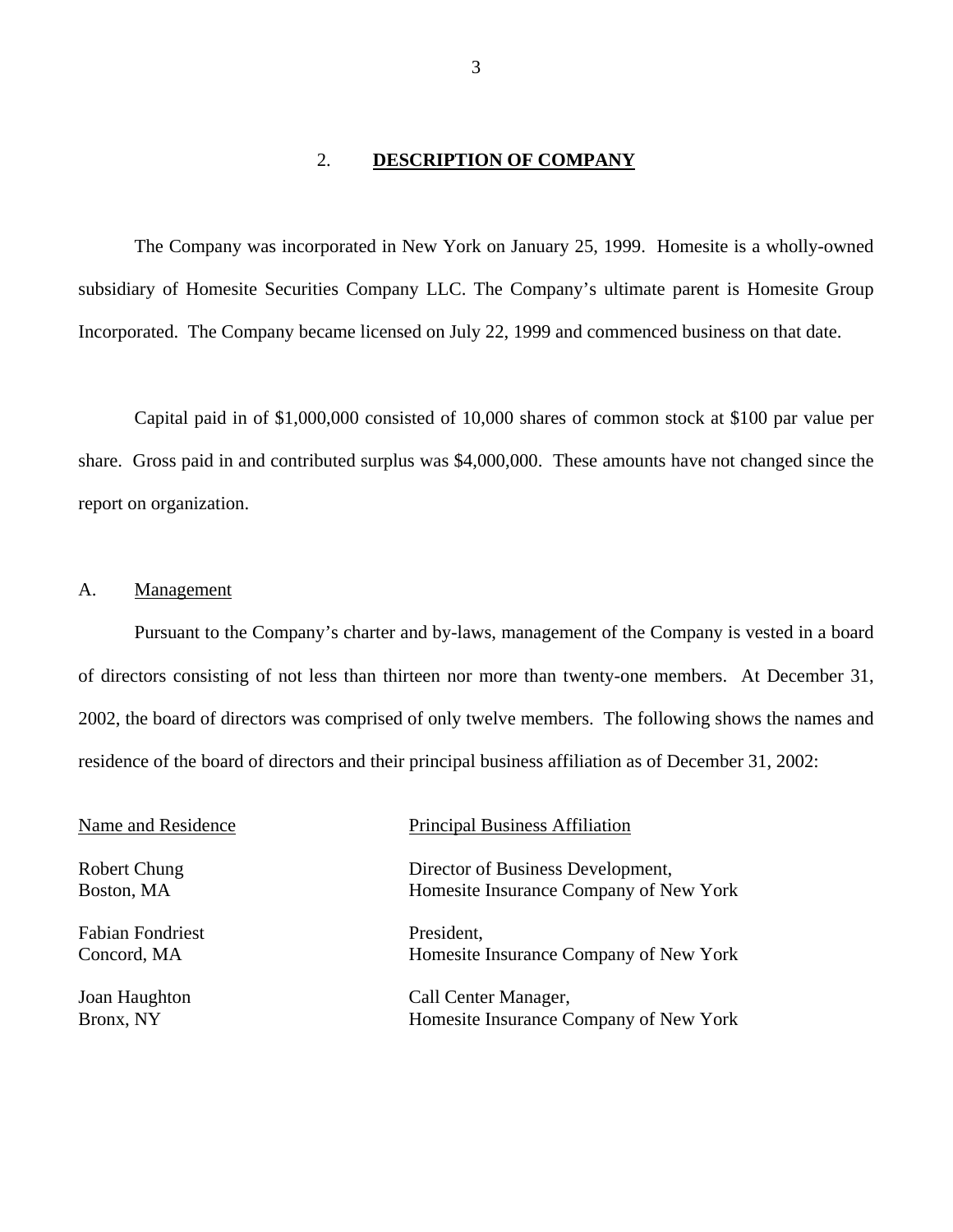Robin Marderosian Legal Supervisor,

Name and Residence Principal Business Affiliation

Stephen B. Keep Customer Service Manager, Plymouth, MA Homesite Insurance Company of New York

Shrewsbury, MA Homesite Insurance Company of New York

James Morahan, Jr. Vice President – Finance, Foxboro, MA Homesite Insurance Company of New York

Manuel Rios Vice President – Underwriting, Duxbury, MA Homesite Insurance Company of New York

Joseph Rutigliano Call Center Supervisor, Newburgh, NY Homesite Insurance Company of New York

Anthony Scavongelli Vice President – General Counsel, Duxbury, MA **Homesite Insurance Company of New York** Homesite Insurance Company of New York

Peter Settel Vice President – Information Technology, Duxbury, MA Homesite Insurance Company of New York

Stephen Stayton Vice President – Actuarial, Duxbury, MA Homesite Insurance Company of New York

Bennett Verniero Vice President – Marketing, Wellesley, MA Homesite Insurance Company of New York

It is recommended that the Company comply with Section  $1201(a)(5)(B)(v)$  of the New York Insurance Law and Article III, Section 2 of its by-laws and maintain at least thirteen members of its board of directors.

Article III, Section 4 of the Company's by-laws state that there shall be at least four regularly scheduled quarterly board meetings each year. During calendar year 2002 the Company's board had one actual meeting and one action carried by unanimous written consent in lieu of an actual meeting. It is recommended that the Company comply with its by-laws and hold four regularly scheduled quarterly meetings of its board of directors.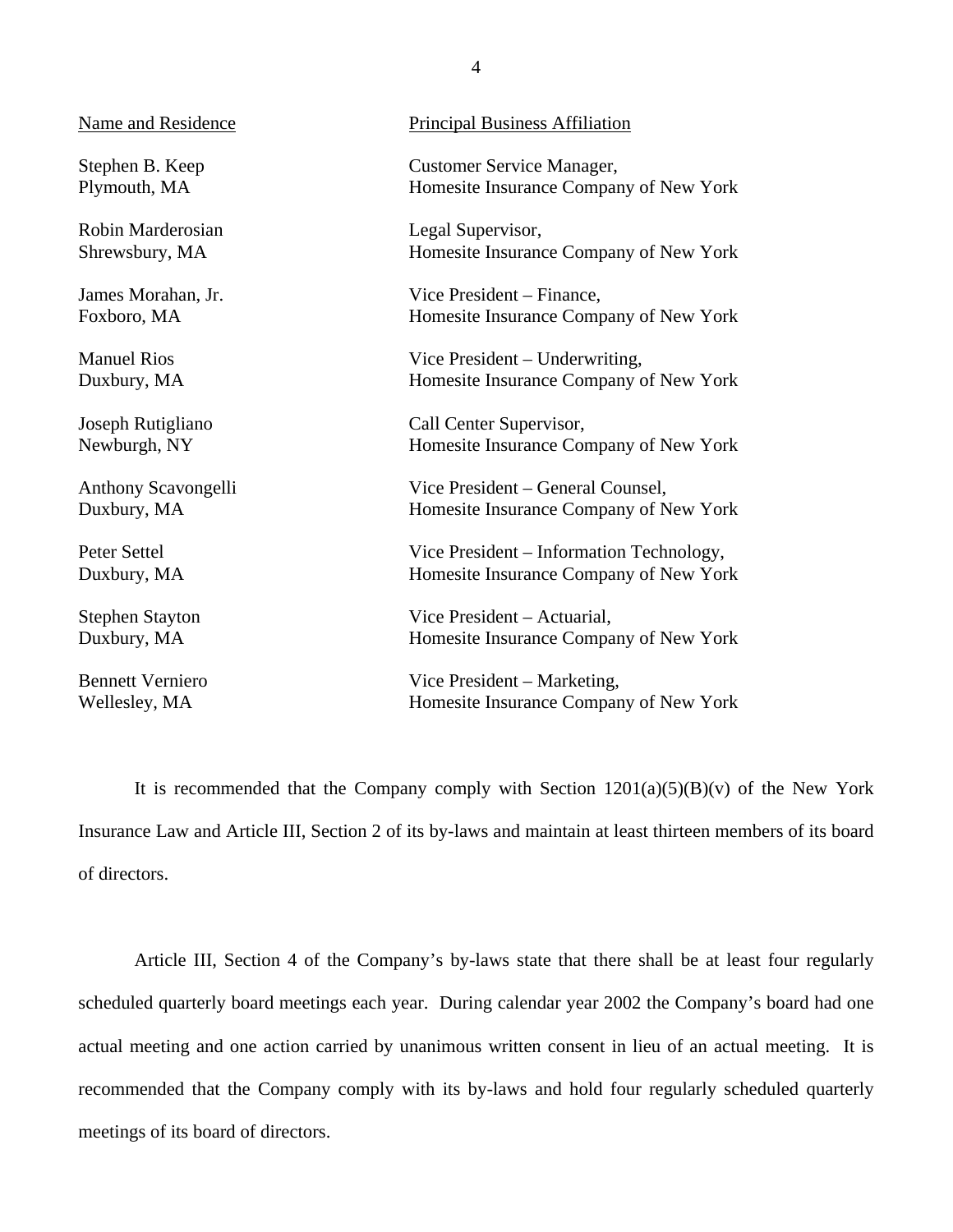<span id="page-6-0"></span>A review of the minutes of the board of directors' meetings held during the examination period indicated that the meetings were generally well attended and each person that was a board member at the examination date had an acceptable record of attendance. The review, however, noted that several former board members, elected throughout the period covered by this examination, did not attend at least half of the meetings for which they were eligible to attend.

Members of the board have a fiduciary responsibility and must evince an ongoing interest in the affairs of the insurer. It is essential that board members attend meetings consistently and set forth their views on relevant matters so that the board may reach appropriate decisions. Individuals who fail to attend at least one-half of the regular meetings do not fulfill such criteria. It is recommended that board members who are unable or unwilling to attend meetings consistently should resign or be replaced.

As of December 31, 2002, the principal officers of the Company were as follows:

Name Title

Fabian J. Fondriest President Manuel Z. Rios Vice President Peter B. Settel Vice President Bennett C. Verniero Vice President

Anthony M. Scavongelli Vice President and General Counsel James T. Morahan, Jr. Vice President and Treasurer

### B. Territory and Plan of Operation

As of December 31, 2002, the Company was licensed to write business only in New York. Homesite offers only homeowners' insurance coverage.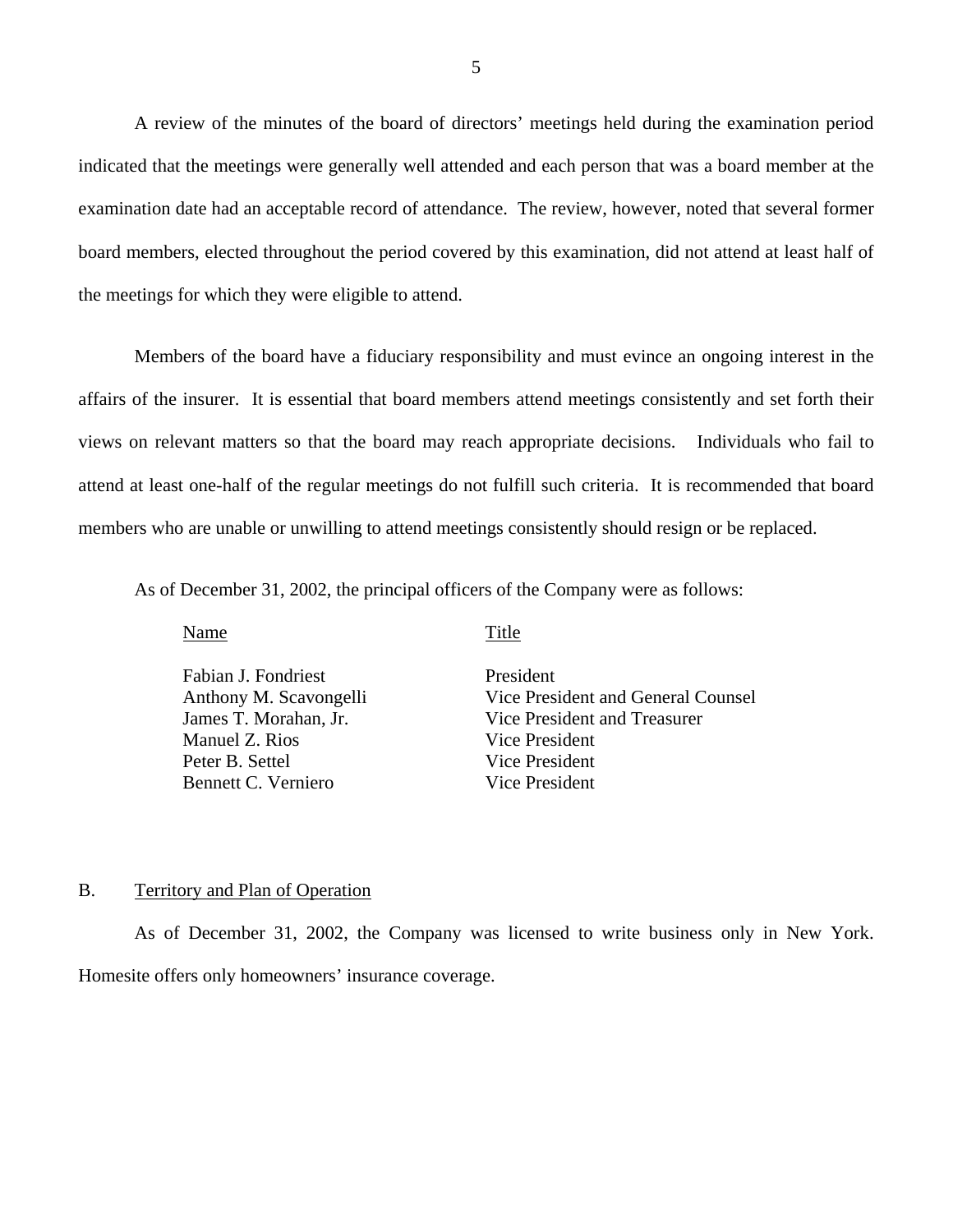The Company was authorized to transact the kinds of insurance as defined in the following numbered paragraphs of Section 1113(a) of the New York Insurance Law:

| Paragraph | Line of Business                           |
|-----------|--------------------------------------------|
|           | Fire                                       |
| 5         | Miscellaneous property damage              |
| 6         | Water damage                               |
|           | Burglary and theft                         |
| 8         | Glass                                      |
| 9         | Boiler and machinery                       |
| 12        | Collision                                  |
| 13        | Personal injury liability                  |
| 14        | Property damage liability                  |
| 19        | Motor vehicle and aircraft physical damage |
|           | Marine and inland marine                   |

Based on the lines of business for which the Company is licensed and the Company's current capital structure, and pursuant to the requirements of Articles 13 and 41 of the New York Insurance Law, the Company is required to maintain a minimum surplus to policyholders in the amount of \$1,700,000.

The following schedule shows the direct premiums written by the Company for each year covered by this examination:

### DIRECT PREMIUMS WRITTEN

|      |                              |                     | Premiums Written in New York State   |
|------|------------------------------|---------------------|--------------------------------------|
|      |                              |                     | as a                                 |
|      | Calendar Year New York State | <b>Total United</b> | Percentage of United States Premiums |
|      |                              | <b>States</b>       |                                      |
| 1999 | \$0                          | \$0                 | $0.00\%$                             |
| 2000 | \$209,545                    | \$209,545           | 100.00%                              |
| 2001 | \$346,256                    | \$346,256           | 100.00%                              |
| 2002 | \$917,219                    | \$917,219           | 100.00%                              |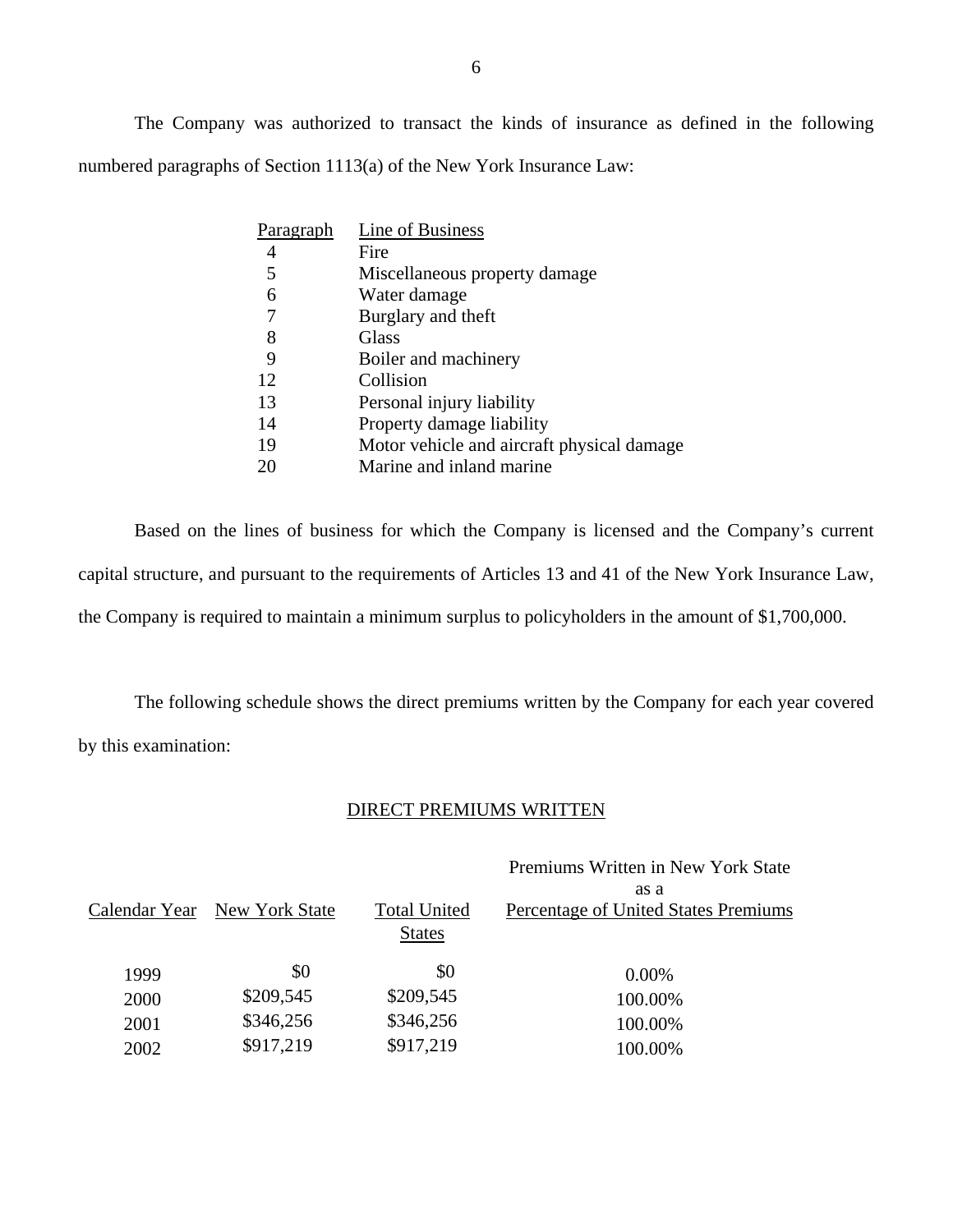### <span id="page-8-0"></span>C. Reinsurance

### Assumed

The Company did not assume any reinsurance business.

### **Ceded**

The Schedule F data as contained in the Company's filed annual statements was found to accurately reflect its reinsurance transactions.

At December 31, 2002, the Company had the following ceded reinsurance program in place:

| Type of treaty                            | Cession                                                                                                                                 |
|-------------------------------------------|-----------------------------------------------------------------------------------------------------------------------------------------|
| Homeowners:                               |                                                                                                                                         |
| Property – Excess of Loss<br>$(3$ Layers) | \$850,000 excess of \$150,000 each risk,<br>subject to a maximum recovery of<br>\$2,000,000 on all risks involved in one<br>occurrence. |
| Liability – Excess of Loss<br>$(1$ Layer) | \$850,000 excess of \$150,000 each<br>occurrence.                                                                                       |
| <b>Ouota Share</b>                        | 90% Quota share                                                                                                                         |

The quota share business is limited to insurance written by Homesite, pursuant to agreement(s) between and GMAC Insurance Holdings, Inc., its affiliates and/or subsidiaries and Homesite. It also includes business reinsured by Homesite: from GMAC Insurance Holdings, Inc., its affiliates and/or subsidiaries; and from Ranchers and Farmers Mutual Insurance Company, where such business is written pursuant to agreement(s) between GMAC Insurance Holdings, Inc., its affiliates and/or subsidiaries and Homesite. A review of the Company's ceded reinsurance contracts effective as of December 31, 2002 noted the following deficiencies: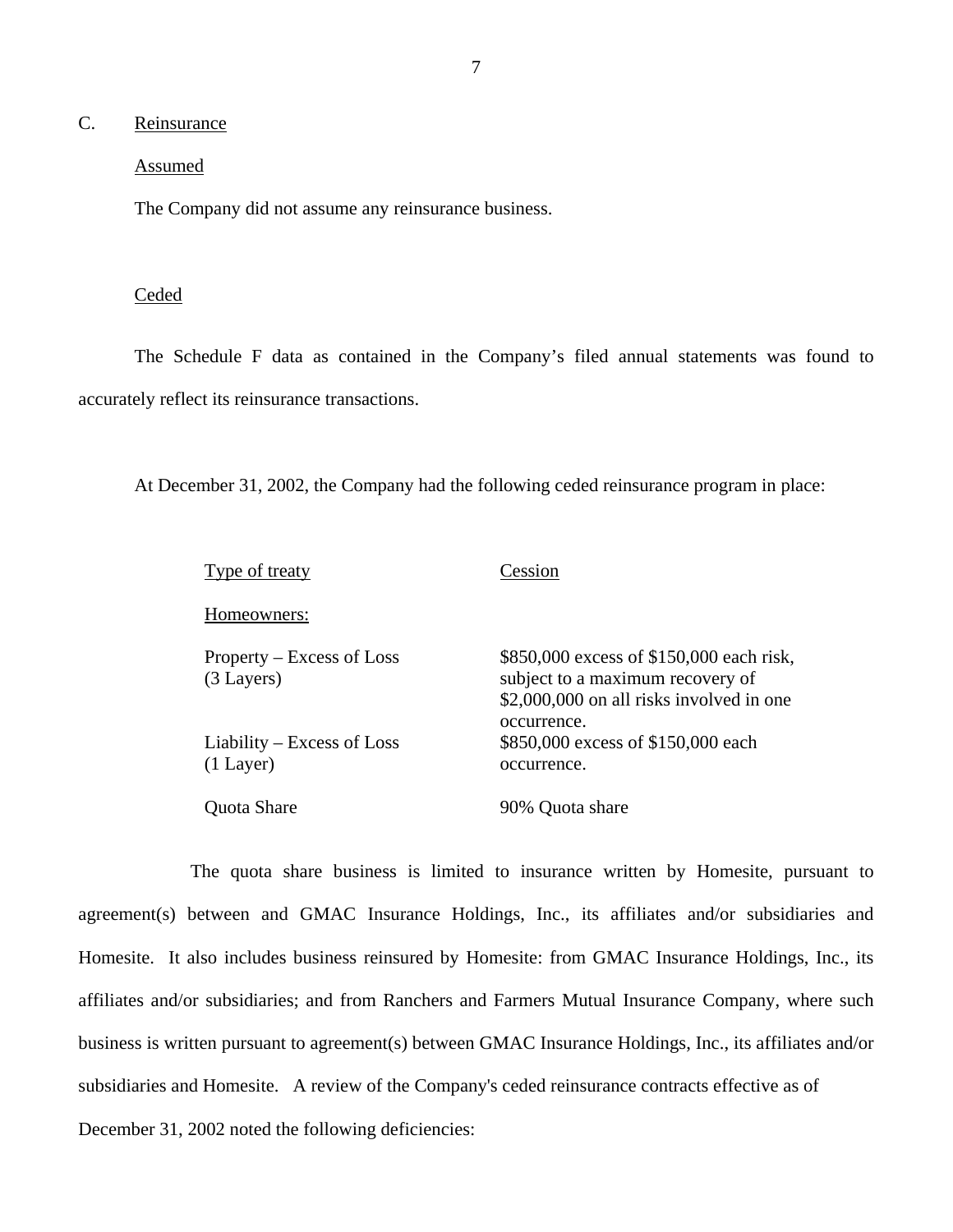#### i. Multiple Reinsureds

The Company is one of several affiliates listed as cedants on both the excess of loss and quota share agreements. The Company does not have a pooling arrangement with the participating affiliates. It is the Department's position that a domestic insurer cannot participate in a reinsurance agreement with multiple cedants without a pooling agreement. The pooling agreement should contain participating percentages for each affiliate and the method of its premium allocation. However, the Department has accepted the following wording in lieu of a pooling agreement, which should be contained in such reinsurance agreements, usually as a mutual offset clause:

"Each party to this contract agrees to honor the terms set forth herein as if the contract were a separate agreement between the reinsurer and each individual named reinsured. Balances payable or recoverable by any reinsurer or each individual named reinsurer or individual named reinsured shall not serve to offset any balances payable or recoverable to or from any other reinsured party to the contract. Reports and remittances made to the reinsurer in accordance with the applicable articles are to be in sufficient detail to identify both the reinsurer's loss obligations due each reinsured and each reinsured's premium remittances under the report".

It is recommended that the Company comply with Department guidelines concerning multiple reinsureds.

### ii. Insolvency Clause

Section  $1308(a)(2)(A)$  of the New York Insurance Law provides that:

"No credit shall be allowed, as an admitted asset or deduction from liability, to any ceding insurer for reinsurance ceded...unless... the reinsurance shall be payable by the assuming insurer on the basis of the liability of the ceding insurer under the contracts reinsured without diminution because of the insolvency of the ceding insurer..."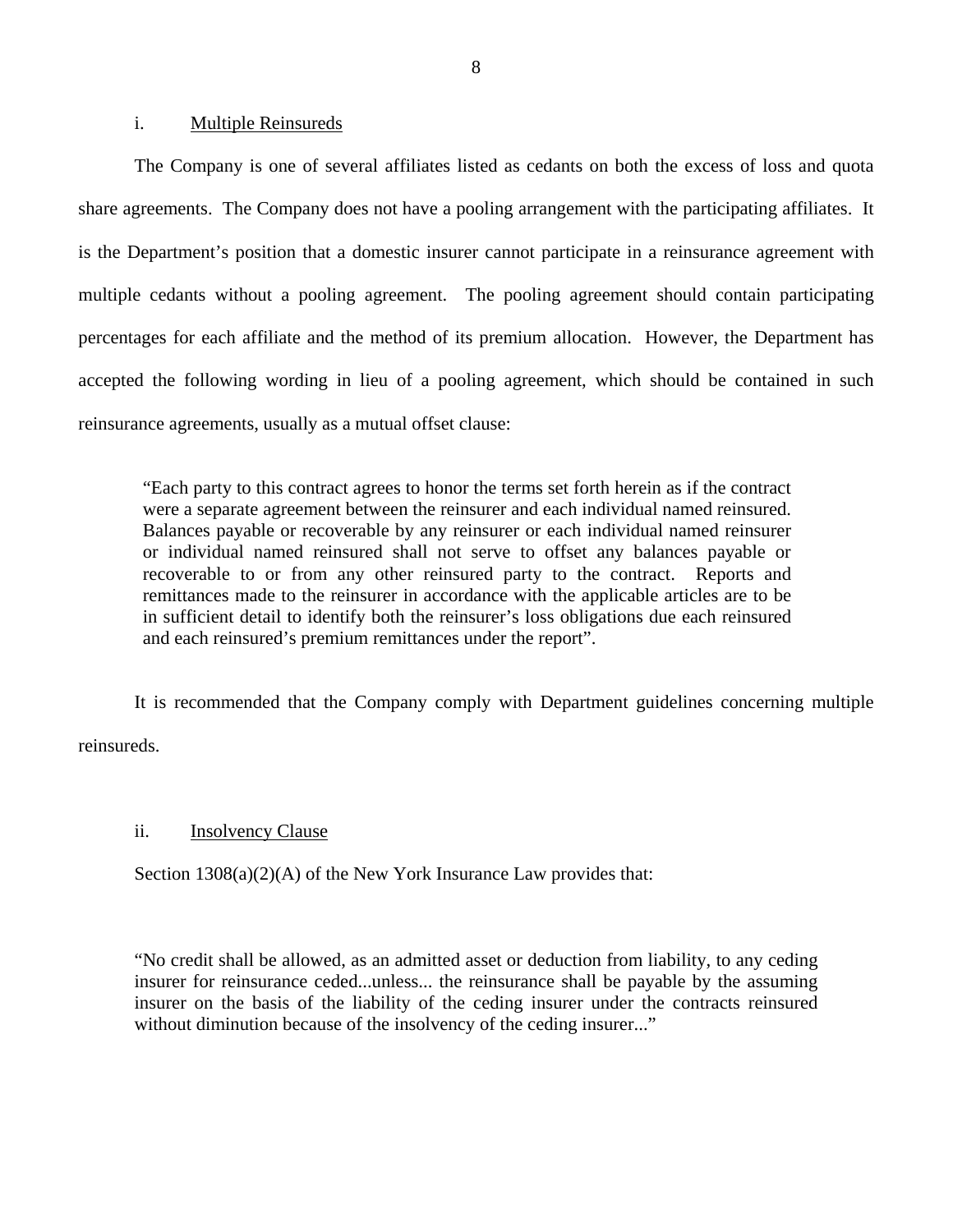The insolvency clause in the excess of loss agreements contained provisions that are in conflict with the required conditions set forth in Section 1308 of the New York Insurance Law.

The excess of loss agreements contain the following insolvency clause:

"In the event of the insolvency of the Company, any sums due from the Reinsurers shall be payable directly to the Company's liquidator, receiver, conservator or statutory successor immediately upon demand, with reasonable provision for verification, on the basis of the claims allowed against the Company by any court of competent jurisdiction or by any liquidator, receiver, conservator or statutory successor, without diminution…"

(Emphasis added.)

The insolvency clause contained in the excess of loss agreements is in conflict with the required conditions set forth in Section 1308 of the New York Insurance Law. It is recommended that the Company conform the insolvency clause of its excess of loss agreement to comply with Section 1308 of the New York Insurance Law.

### iii. Offset Clause

The offset clause of the excess of loss agreements does not require that the right of offset, in the event of insolvency, conform to Section 7427 of the New York Insurance Law. It is recommended that the Company amend its offset clause to state that in the event of the insolvency of the ceding company, offsets shall only be permitted in accordance with Section 7427 of the New York Insurance Law.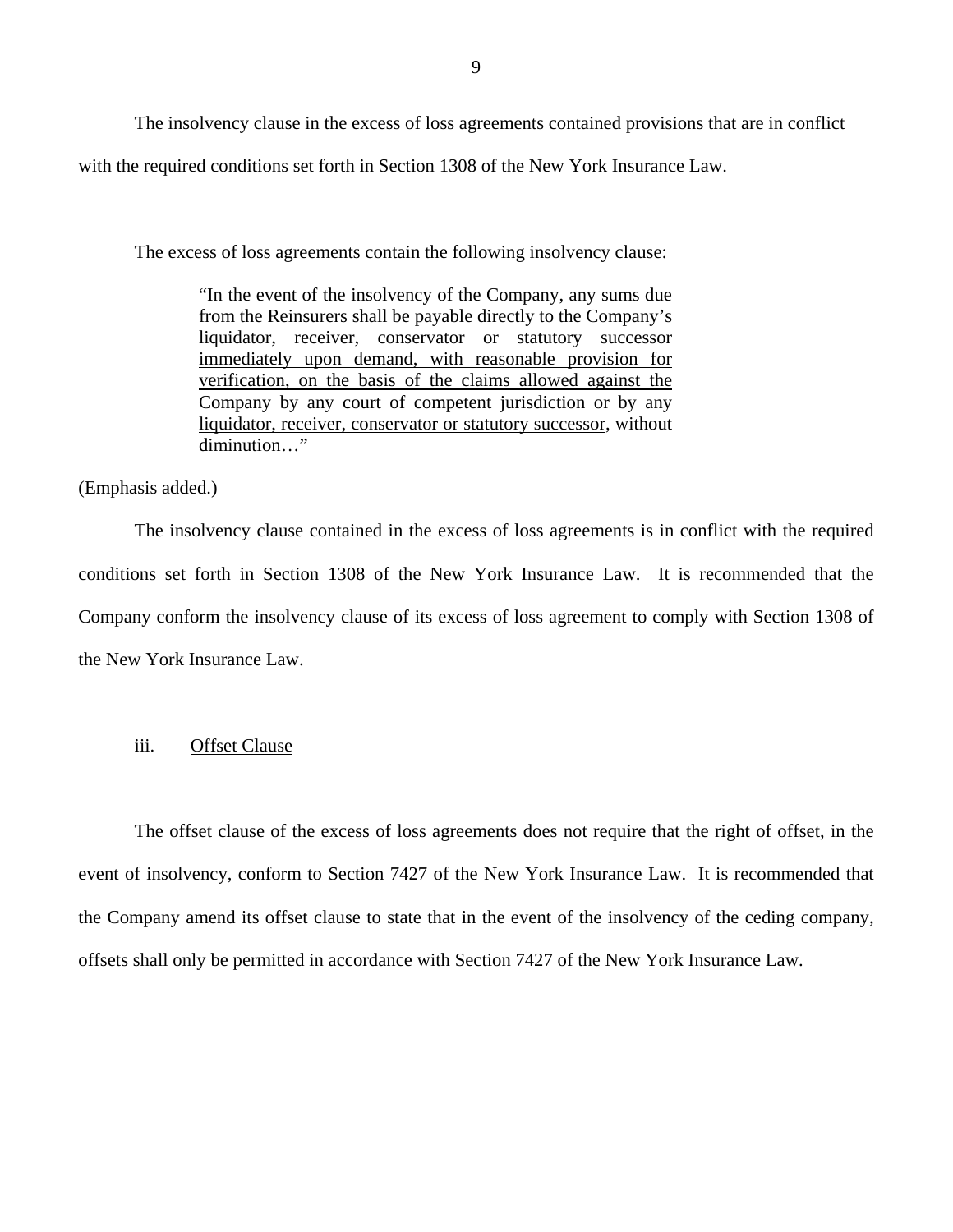#### <span id="page-11-0"></span>iv. Arbitration Clause

The arbitration clauses contained in the Company's reinsurance contracts do not state that arbitration must take place in New York. The Company is one of several affiliates listed as cedants on both the excess of loss and quota share agreements. The Company does not have a pooling arrangement with the participating affiliates. It is recommended that the arbitration clauses of the Company's reinsurance agreements be amended to state that arbitration take place in New York State.

#### Unauthorized Reinsurance

A letter of credit obtained by the Company in order to take credit for cessions made to an unauthorized reinsurer was reviewed for compliance with Department Regulation 133. No exceptions were noted.

### D. Holding Company System

Homesite is a member of the Homesite Group of companies. The Company is a wholly-owned subsidiary of Homesite Securities Company LLC, a Delaware limited liability company, which in turn is 100% owned by Homesite Group Incorporated ("HGI"), the ultimate parent.

As a member of a holding company system, the Company files registration statements pursuant to Article 15 of the New York Insurance Law and Department Regulation 52. A review of these filings indicated that the filings were complete and filed in a timely manner.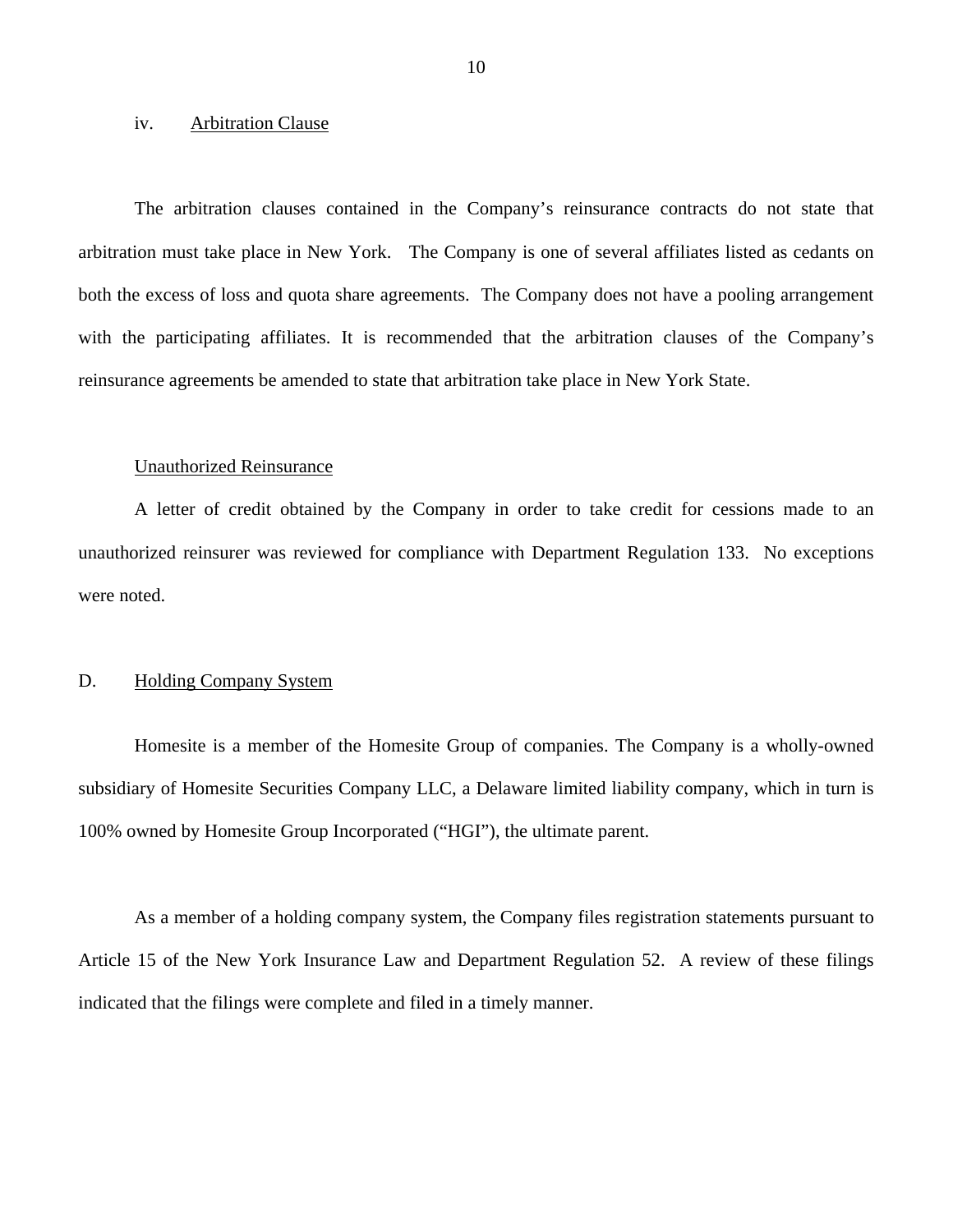The following is a chart of the holding company system at December 31, 2002:

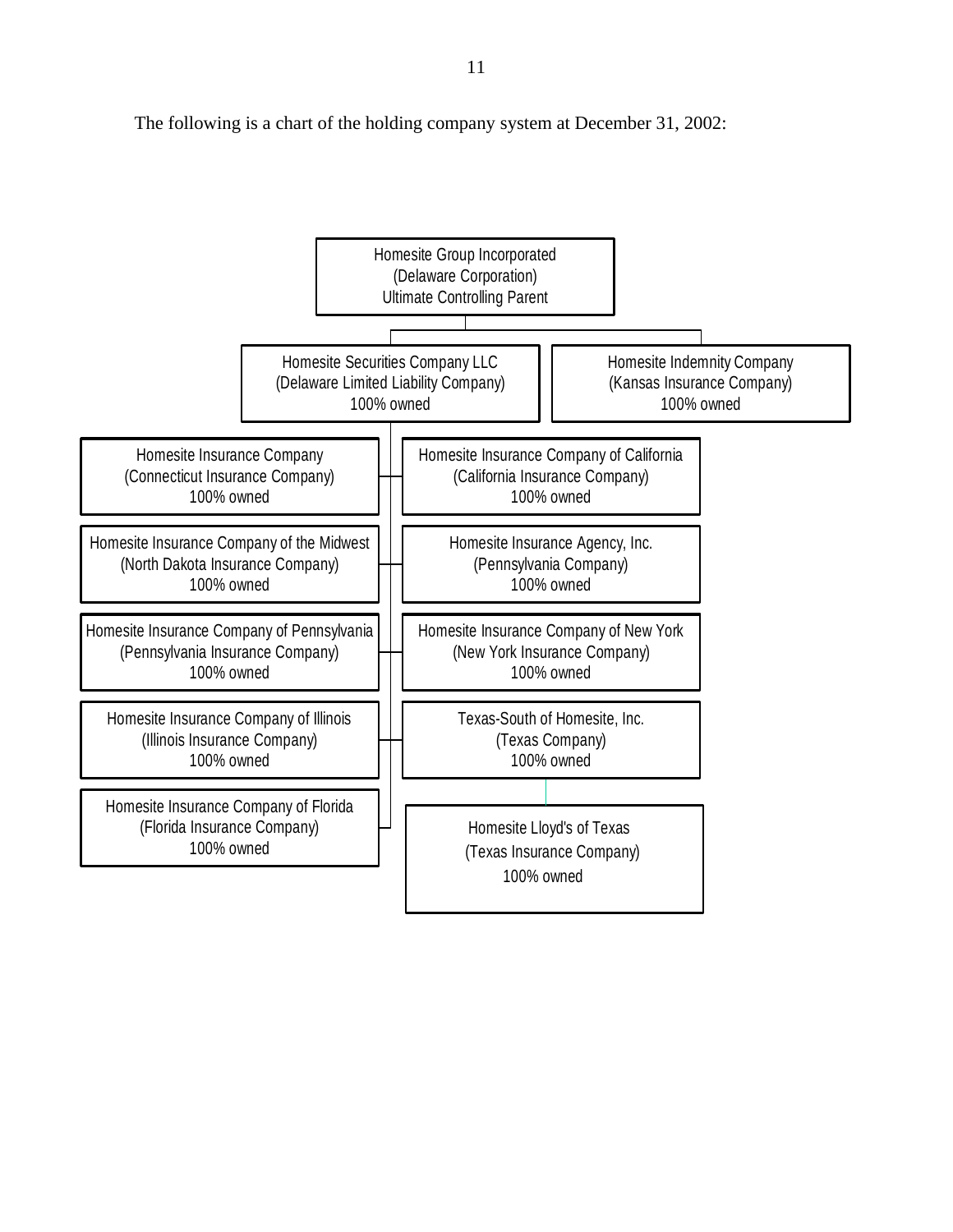<span id="page-13-0"></span>At December 31, 2002, the Company was party to the following agreements with other members of its holding company system.

#### Tax Allocation Agreement

The Company maintains a tax allocation agreement with its parent company, whereby a consolidated federal income tax return is filed on behalf of Homesite. Examination review noted that the agreement had not been filed with the Department pursuant to Circular Letter No.33 (1979). It is recommended that the Company submit its tax allocation agreement to the Department for approval pursuant to Circular Letter No. 33 (1979).

#### Service Agreement

The Company entered into a service agreement, effective June 8, 1999, with HGI. The agreement engages HGI to provide personnel, legal services and management information systems and facilities support to the Company on a cost allocation/reimbursement basis. Pursuant to the agreement, HGI also provides for procurement support (including assistance in procuring office supplies and equipment and related services) and other services that may be requested from time to time by Homesite, on mutually agreeable terms.

### E. Abandoned Property Law

Section 1316 of the New York Abandoned Property Law provides that amounts payable to a resident of this state from a policy of insurance, if unclaimed for three years, shall be deemed to be abandoned property. Such abandoned property shall be reported to the comptroller on or before the first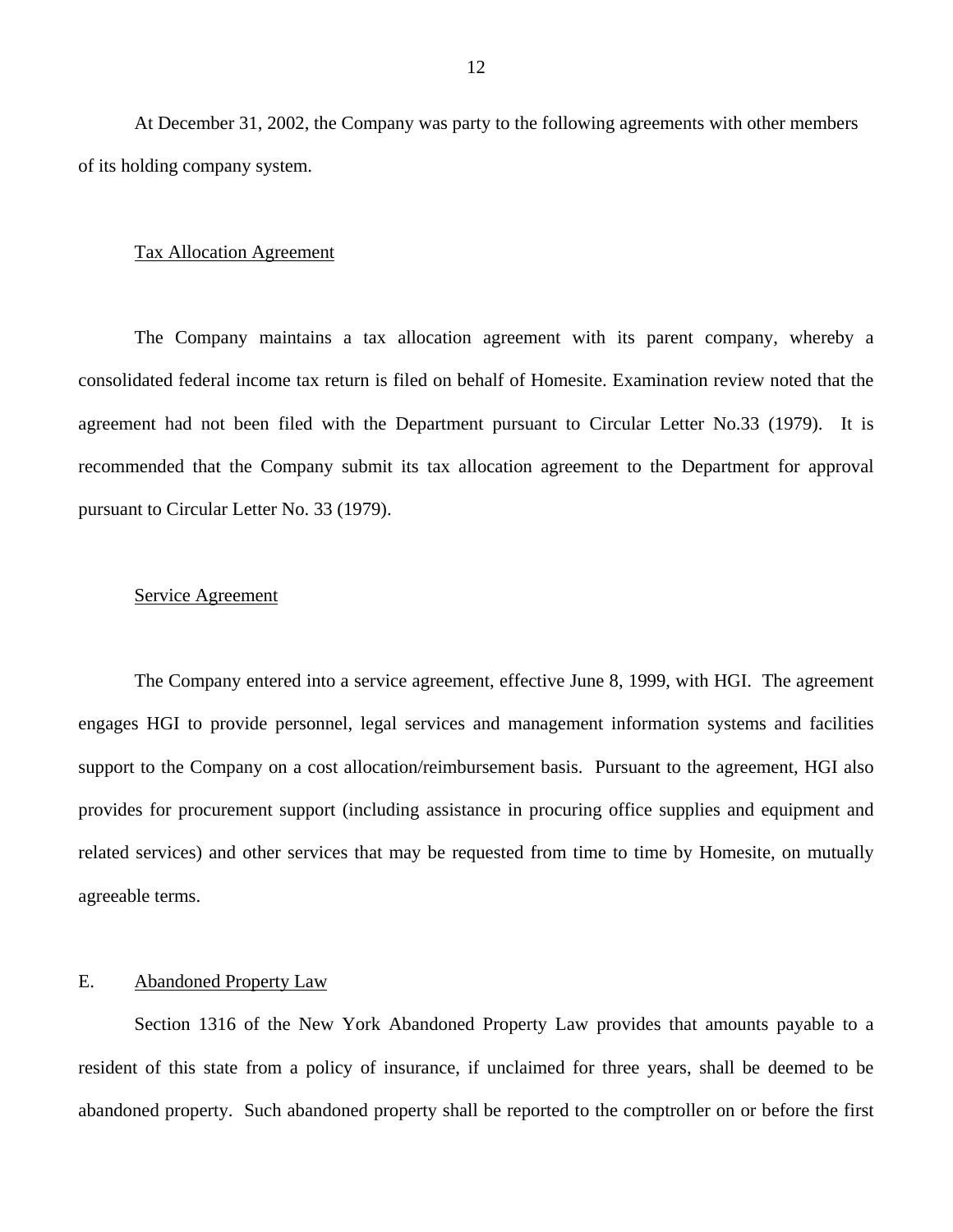day of April each year. Such filing is required of all insurers regardless of whether or not they have any abandoned property to report.

As of the examination date the Company had not filed any abandoned property reports for the period covered by this examination. It is recommended that the Company file abandoned property reports on a timely basis pursuant to the provisions of Section 1316 of the New York Abandoned Property Law.

### F. Significant Operating Ratios

The following ratios have been computed as December 31, 2002, based upon the results of this examination:

| Net premiums written in 2002 to                 |     |
|-------------------------------------------------|-----|
| surplus as regards policyholders                | 12% |
|                                                 |     |
| Liabilities to liquid assets (cash and invested |     |
| assets less investments in affiliates)          | 13% |
|                                                 |     |
| Premiums in course of collection to             |     |
| surplus as regards policyholders                |     |

All of the above ratios fall within the benchmark ranges set forth in the Insurance Regulatory Information System of the National Association of Insurance Commissioners.

The underwriting ratios presented below are on an earned-incurred basis and encompass the period covered by this examination (June 25, 1999 through December 31, 2002):

|                                      | Amounts   | Ratios   |
|--------------------------------------|-----------|----------|
| Losses and loss                      |           |          |
| adjustment expenses incurred         | \$475,396 | 72.04%   |
| Other underwriting expenses incurred | 882,855   | 133.78   |
| Net underwriting loss                | (698,340) | (105.82) |
|                                      |           |          |
| Premiums earned                      |           |          |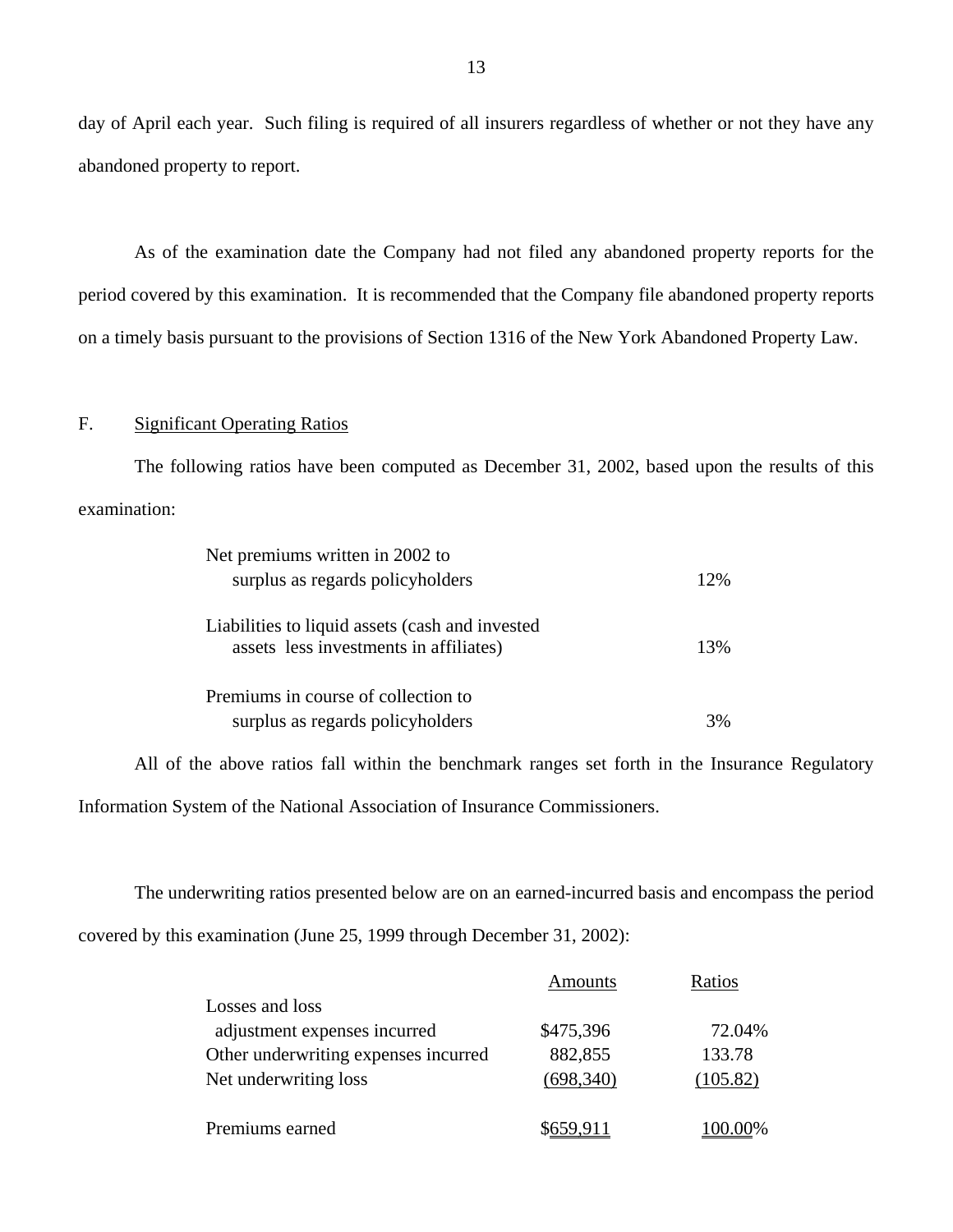<span id="page-15-0"></span>F. Accounts and Records

### Certified Public Accountant ("CPA") Engagement Letter

Examination review of the audit engagement contract entered into between the Company's

ultimate parent, Homesite Insurance Group, and its certified public accountant firm,

PricewaterhouseCoopers LLP, revealed that the contract was not in compliance with Section 89.2 of New

York Regulation 118, which provides as follows:

"Every insurer subject to this Part shall retain an independent Certified Public Accountant (CPA) who agrees by written contract with such insurer to comply with the provisions of section 307(b) of the Insurance Law, this Part and the Code of Professional Conduct adopted by the American Institute of Certified Public Accountants (AICPA). Such contract must specify that:(a) on or before May 31st, the CPA shall provide an audited financial statement of such insurer and of any subsidiary required by section 307(b)(1) of the Insurance Law together with an opinion on the financial statements of such insurer and any such subsidiary for the prior calendar year and an evaluation of the insurer's and any such subsidiary's accounting procedures and internal control systems as are necessary to the furnishing of the opinion;(b) any determination by the CPA that the insurer has materially misstated its financial condition as reported to the superintendent or that the insurer does not meet the minimum capital or surplus to policyholder requirements set forth in the Insurance Law shall be given by the CPA, in writing, to the superintendent within 15 calendar days following such determination; and (c) the workpapers and any communications between the CPA and the insurer relating to the audit of the insurer shall be made available for review by the superintendent at the offices of the insurer, at the Insurance Department or at any other reasonable place designated by the superintendent. The CPA must retain for review such workpapers and communications in accordance with the provisions of Part 243 of this Title (Regulation 152). More specifically, such workpapers and communications must be retained by the CPA for the period specified in sections 243.2(b)(7) and (c) of this Title. For the purposes of this subdivision, the workpapers and communications shall be deemed to have been created on the date the filings required by section 89.2(a) of this Part was submitted to the superintendent."

It is recommended that the Company incorporate the provisions of Part 89.2 of Department Regulation 118 into its audit engagement letter with its certified public accountant.

#### Investment Guidelines

.

A review of the Homesite's written investment guidelines noted that the board of directors had not

approved them. It is recommended that the Company's written investment guidelines be submitted to its

board of directors for approval.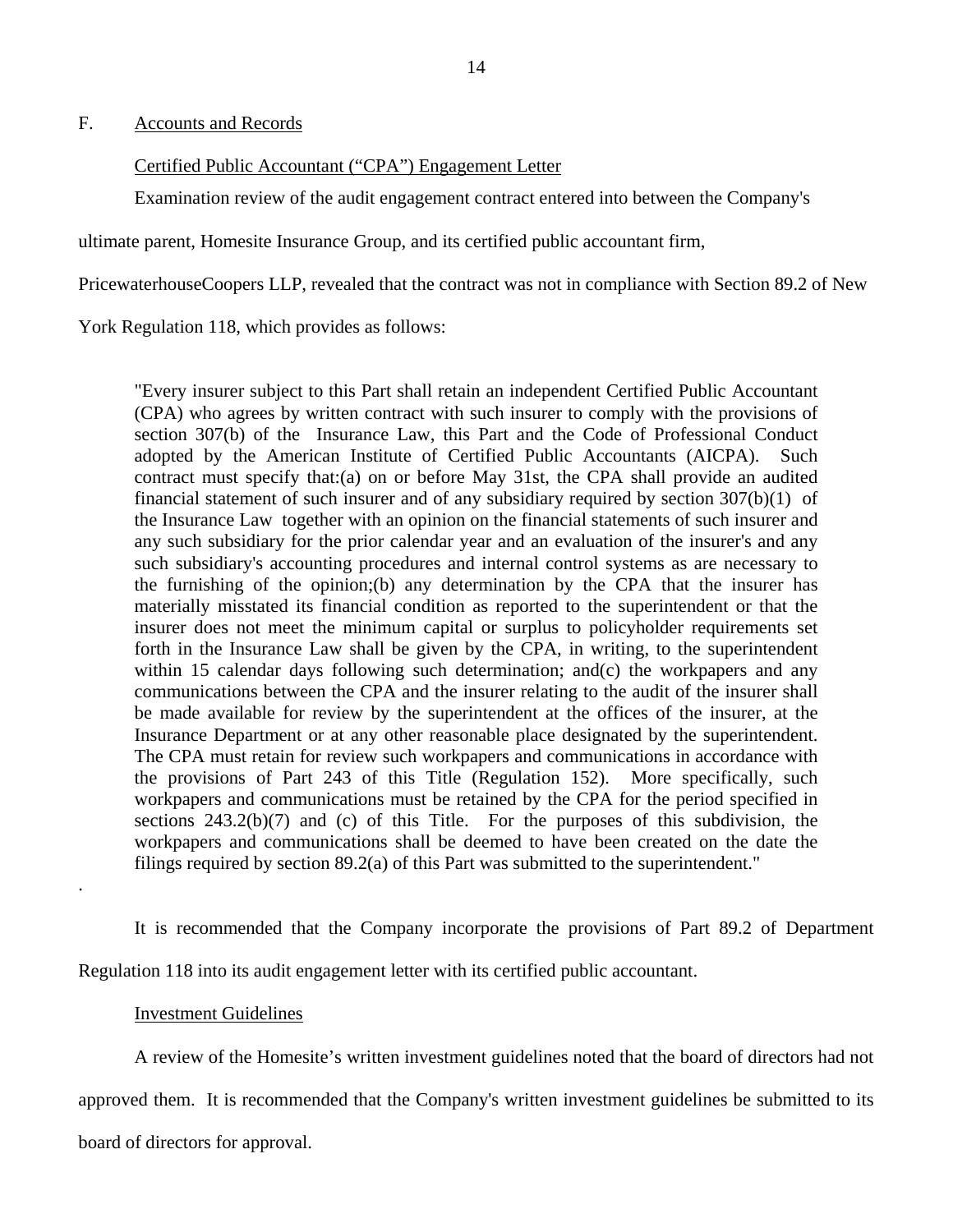### Records

Section 325(a) of the New York Insurance Law provides that:

"...every domestic insurer … shall, except as hereinafter provided, keep and maintain at its principal office in this state its charter and by-laws … and its books of account, and if a domestic stock corporation a record containing the names and addresses of its shareholders, the number and class of shares held by each and the dates when they respectively became the owners of record thereof, and if a domestic corporation the minutes of any meetings of its shareholders, policyholders, board of directors and committees thereof…"

Section 325(b) states that:

"...a domestic insurer … may keep and maintain its books of account without this state if, in accordance with a plan adopted by its board of directors and approved by the superintendent, it maintains in this state suitable records in lieu thereof…"

A review of the books and records kept and maintained in the Company's principal office in this state found that the required records were present with the exception of its books of account. It is recommended that the Company comply with Section 325(a) of the New York Insurance Law by keeping and maintaining its books of account in its principal office in New York State.

In addition, it is recommended that the Company's board of directors adopt a plan for keeping and maintaining its books of account outside of New York State and submit this plan to the Superintendent for approval, in accordance with Section 325(b) of the New York Insurance Law.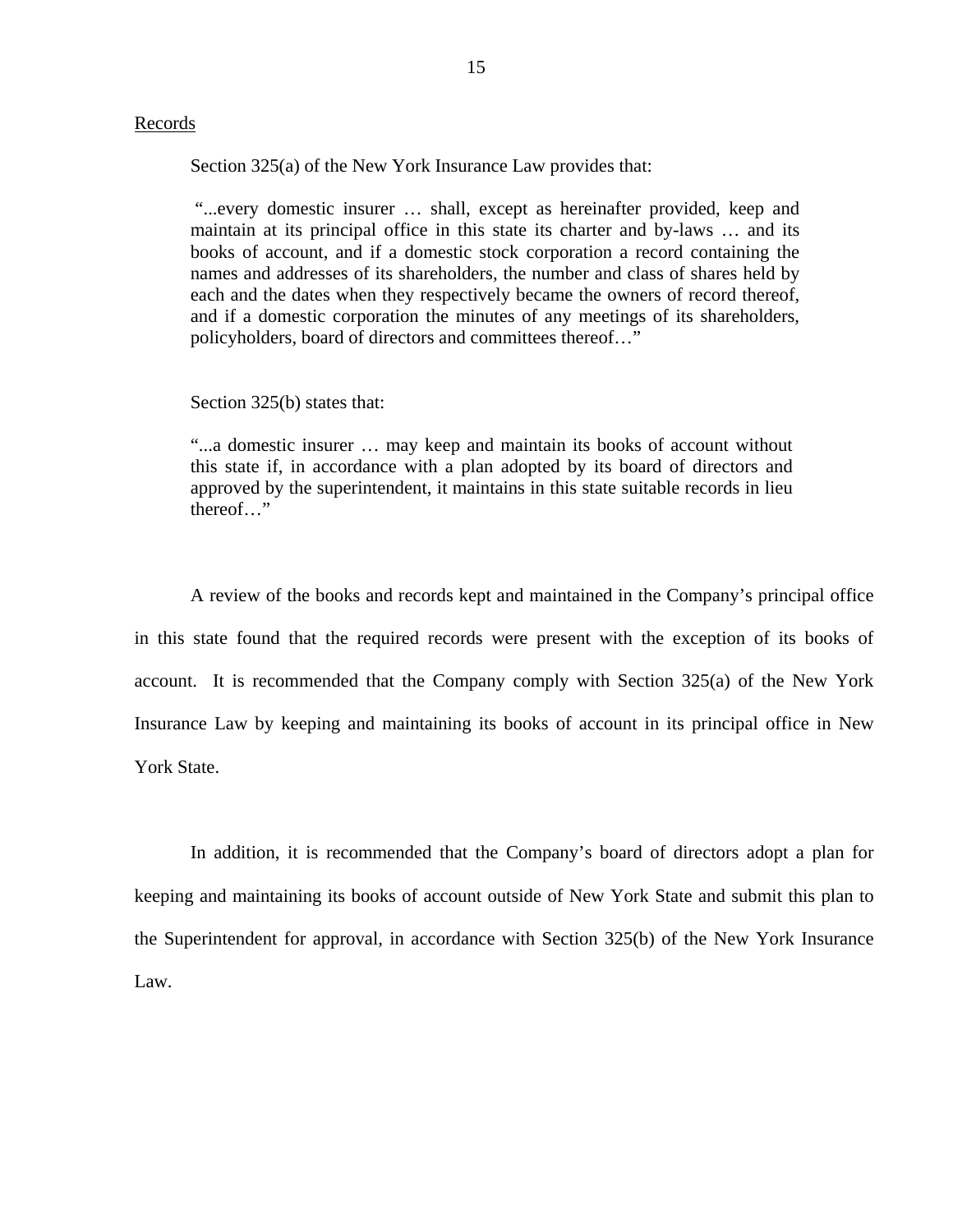### **3. FINANCIAL STATEMENTS**

### A. Balance Sheet

The following shows the assets, liabilities and surplus as regards policyholders as determined by this examination. This statement is the same as the balance sheet filed by the Company in its 2002 annual statement:

| Assets                                                                   | Assets      | Assets Not<br>Admitted | Net Admitted<br>Assets |
|--------------------------------------------------------------------------|-------------|------------------------|------------------------|
| <b>Bonds</b>                                                             | \$5,254,996 | \$0                    | \$5,254,996            |
| Cash and short-term investments                                          | 342,705     | $\theta$               | 342,705                |
| Premiums and agents' balances in course<br>of collection                 | 128,369     | $\theta$               | 128,369                |
| Reinsurance recoverables on loss and loss<br>adjustment expense payments | 5,284       | $\theta$               | 5,284                  |
| Interest, dividends and real estate income<br>due and accrued            | 62,641      | $\theta$               | 62,641                 |
| Receivable from parent, subsidiaries and<br>affiliates                   | 7,308       | $\boldsymbol{0}$       | 7,308                  |
| Total assets                                                             | \$5,801,303 | \$ <u>0</u>            | \$5,801,303            |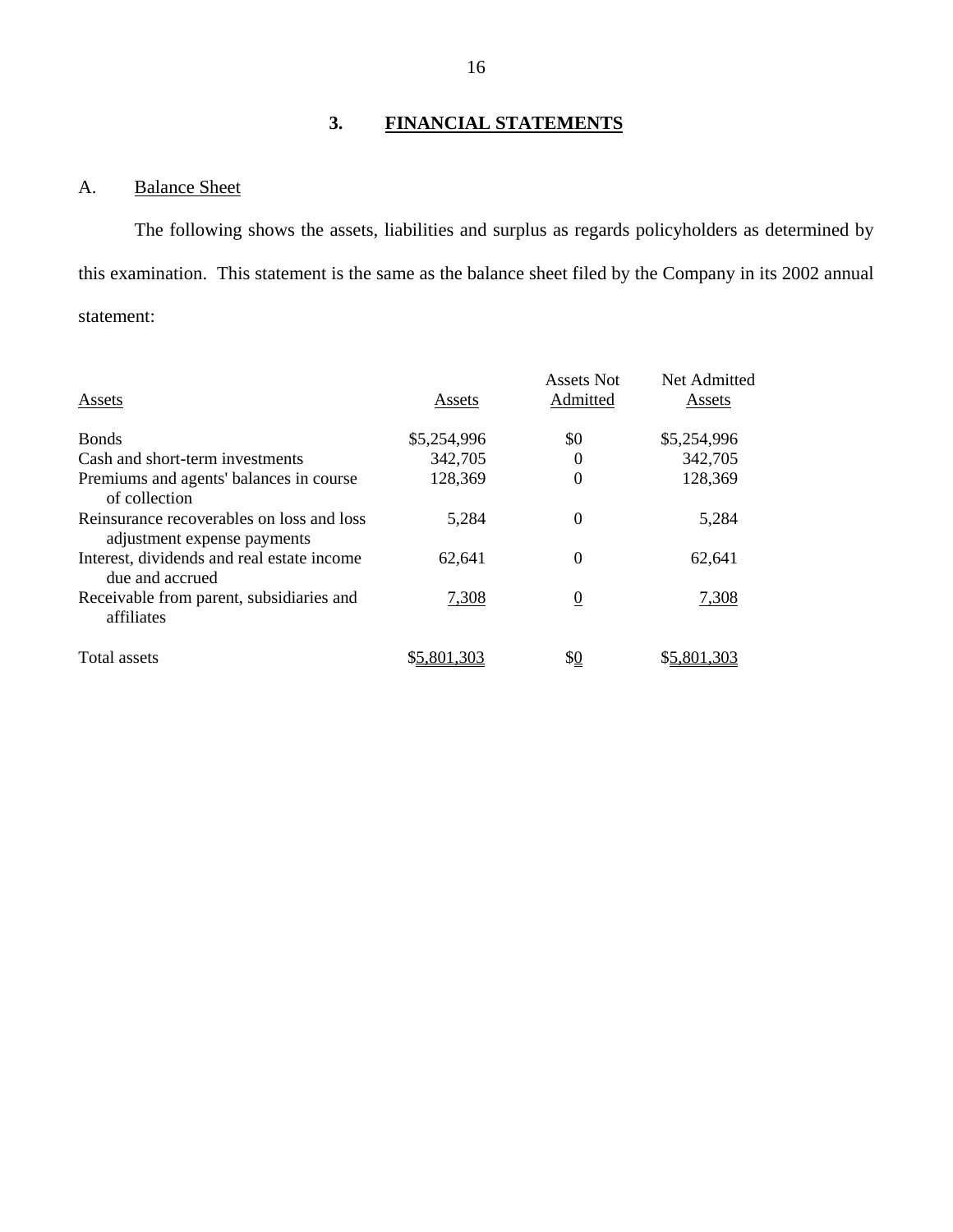### Liabilities, Surplus and Other Funds

### **Liabilities**

| Losses                                                  |             | \$<br>183,109 |
|---------------------------------------------------------|-------------|---------------|
| Loss adjustment expenses                                |             | 33,475        |
| Commissions payable, contingent commissions             |             |               |
| and other similar charges                               |             | 20,467        |
| Other expenses (excluding taxes, licenses and fees)     |             | 19,640        |
| Taxes, licenses and fees (excluding federal and foreign |             |               |
| income taxes)                                           |             | 31,581        |
| Federal and foreign income taxes                        |             | 2,936         |
| Unearned premiums                                       |             | 352,148       |
| Advance premiums                                        |             | 22,885        |
| Ceded reinsurance premiums payable (net of ceding       |             |               |
| commissions)                                            |             | 87,603        |
| <b>Total liabilities</b>                                |             | \$<br>753,844 |
| Surplus and Other funds                                 |             |               |
| Common capital stock                                    | \$1,000,000 |               |
| Gross paid in and contributed surplus                   | 4,000,000   |               |
| Unassigned funds (surplus)                              | 47,459      |               |
| Surplus as regards policyholders                        |             | 5,047,459     |
|                                                         |             |               |
| Total liabilities, surplus and other funds              |             | \$5,801,303   |

NOTE: The Company indicated that the Internal Revenue Service has not performed nor notified the Company that it planned to perform an audit of the Company's Federal income tax returns for any year covered by this examination. With the exception of any impact that might be caused from any examination changes contained in this report, the examiner is unaware of any potential exposure of the Company to any further tax assessments and no liability has been established herein relative to such contingency.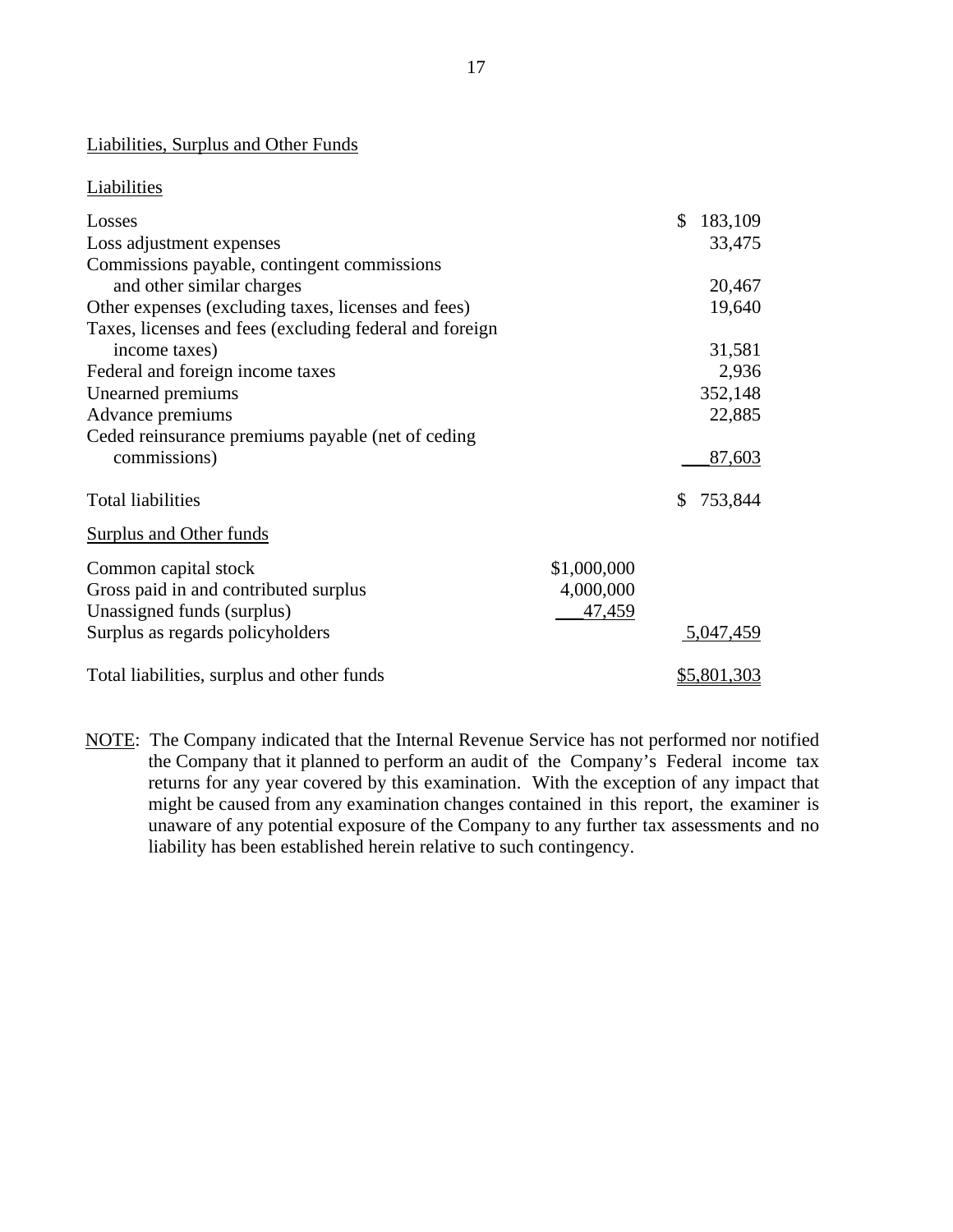### B. Underwriting and Investment Exhibit

Surplus as regards policyholders increased \$47,459 during the period covered by this examination,

June 25, 1999 through December 31, 2002, detailed as follows:

| <b>Underwriting Income</b>                           |           |               |
|------------------------------------------------------|-----------|---------------|
| Premiums earned                                      |           | \$<br>659,911 |
| Deductions:<br>Losses incurred                       | \$349,783 |               |
| Loss adjustment expenses incurred                    | 125,613   |               |
| Other underwriting expenses incurred                 | 882,855   |               |
| Total underwriting deductions                        |           | 1,358,251     |
| Net underwriting gain or (loss)                      |           | \$ (698,340)  |
| <b>Investment Income</b>                             |           |               |
|                                                      |           |               |
| Net investment income earned                         | \$718,776 |               |
| Net realized capital gains                           | 24,195    |               |
| Net investment gain or (loss)                        |           | 742,971       |
| Other Income                                         |           |               |
|                                                      |           |               |
| Finance and service charges not included in premiums | \$22,298  |               |
| Total other income                                   |           | 22,298        |
|                                                      |           |               |
| Net income before federal and foreign income taxes   |           | \$<br>66,929  |
| Federal and foreign income taxes incurred            |           | <u>19,470</u> |
| Net income                                           |           | \$<br>47,459  |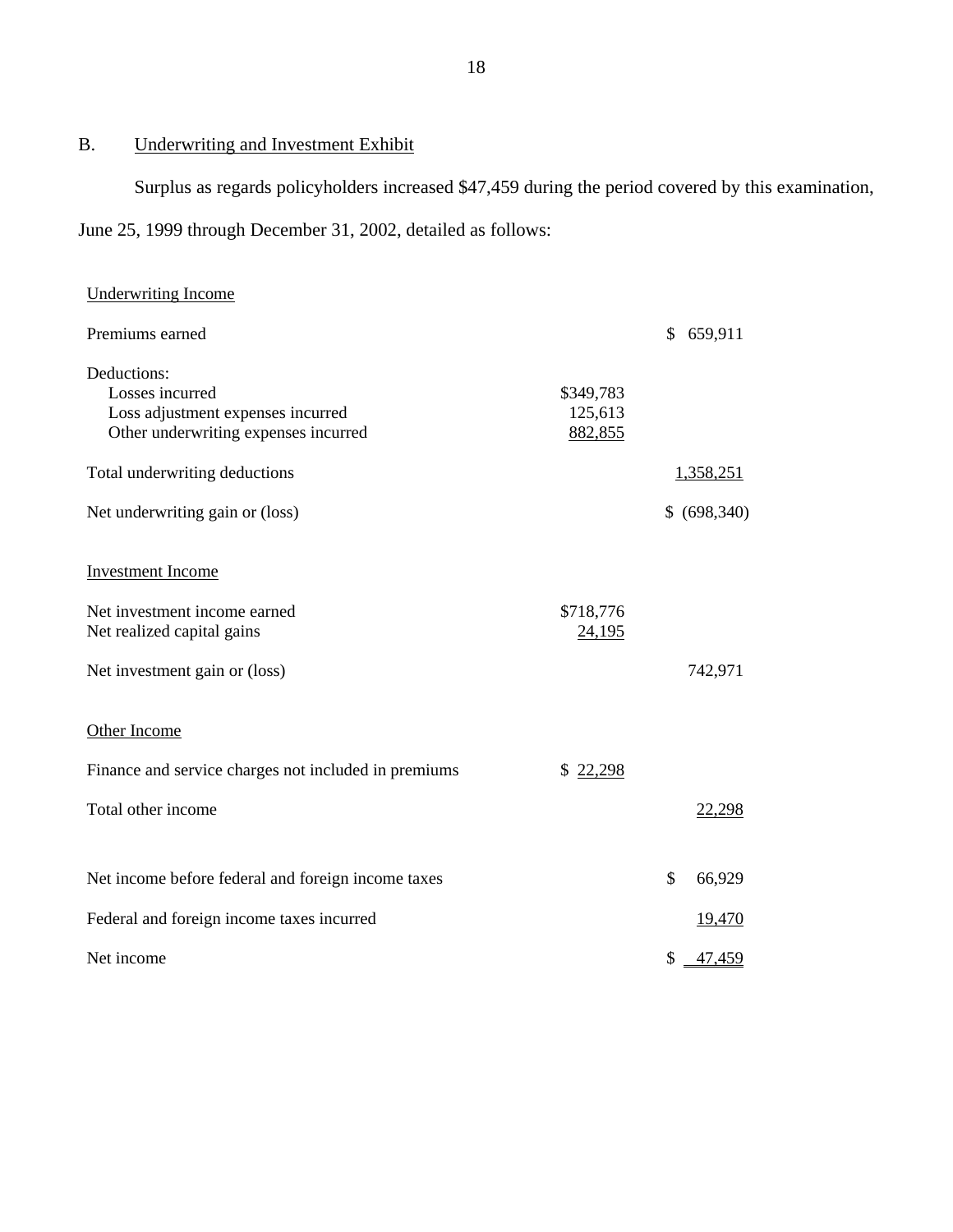### Capital and surplus Account

| Surplus as regards policyholders per report on<br>organization as of June 24, 1999    |                      |                                 | \$5,000,000 |
|---------------------------------------------------------------------------------------|----------------------|---------------------------------|-------------|
|                                                                                       | Gains in<br>Surplus  | Losses in<br>Surplus            |             |
| Net income                                                                            | \$47,459<br>\$47,459 | $\begin{matrix} 0 \end{matrix}$ |             |
| Net increase (decrease) in surplus                                                    |                      |                                 | 47,459      |
| Surplus as regards policyholders per report on<br>examination as of December 31, 2002 |                      |                                 |             |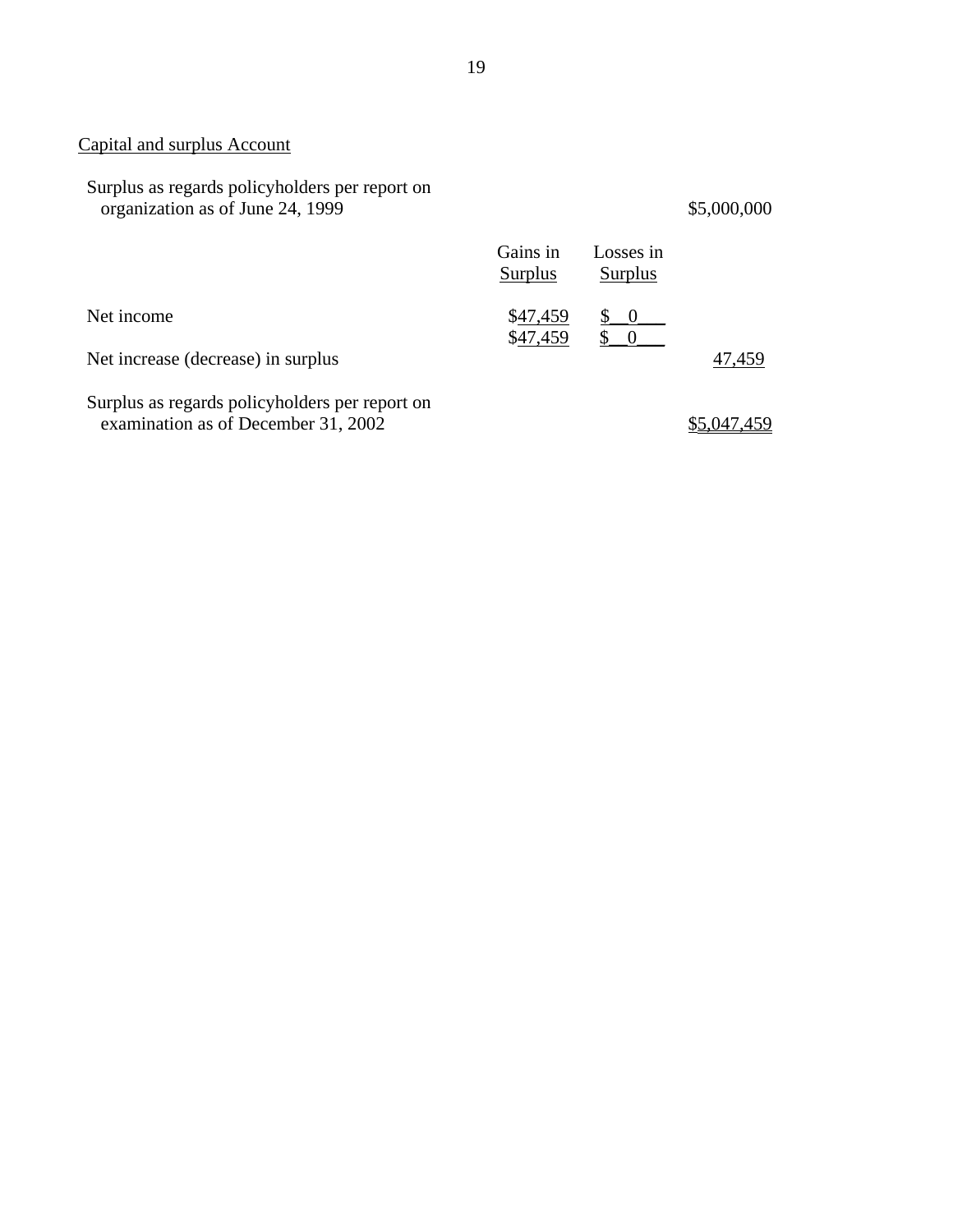#### **4. LOSSES AND LOSS ADJUSTMENT EXPENSES**

<span id="page-21-0"></span>The examination liability for the captioned items of \$216,584 is the same as reported by the Company as of December 31, 2002. The examination analysis was conducted in accordance with generally accepted actuarial principles and practices and was based on statistical information contained in the Company's internal records and in its filed annual statements.

### **5. MARKET CONDUCT ACTIVITIES**

During the course of this examination, a review was made of the manner in which the Company conducts its business and fulfills its contractual obligations to policyholders and claimants. The review was general in nature and is not to be construed to encompass the more precise scope of a market conduct investigation, which is the responsibility of the Market Conduct Unit of the Property Bureau of this Department.

The general review was directed at practices of the Company in the following areas:

- A. Sales and advertising
- B. Underwriting
- C. Rating
- D. Claims and complaint handling

The review disclosed that the Company failed to acknowledge pertinent communications in its claim files, pursuant to Section 216.4(a) of Department Regulation 64. In addition, the claim files reviewed contained no notification to the claimant as to whether the claim had been accepted or rejected by the insurer, pursuant to Section 216.6(c) of Regulation 64. It is recommended that the Company comply with the requirements of Department Regulation Number 64.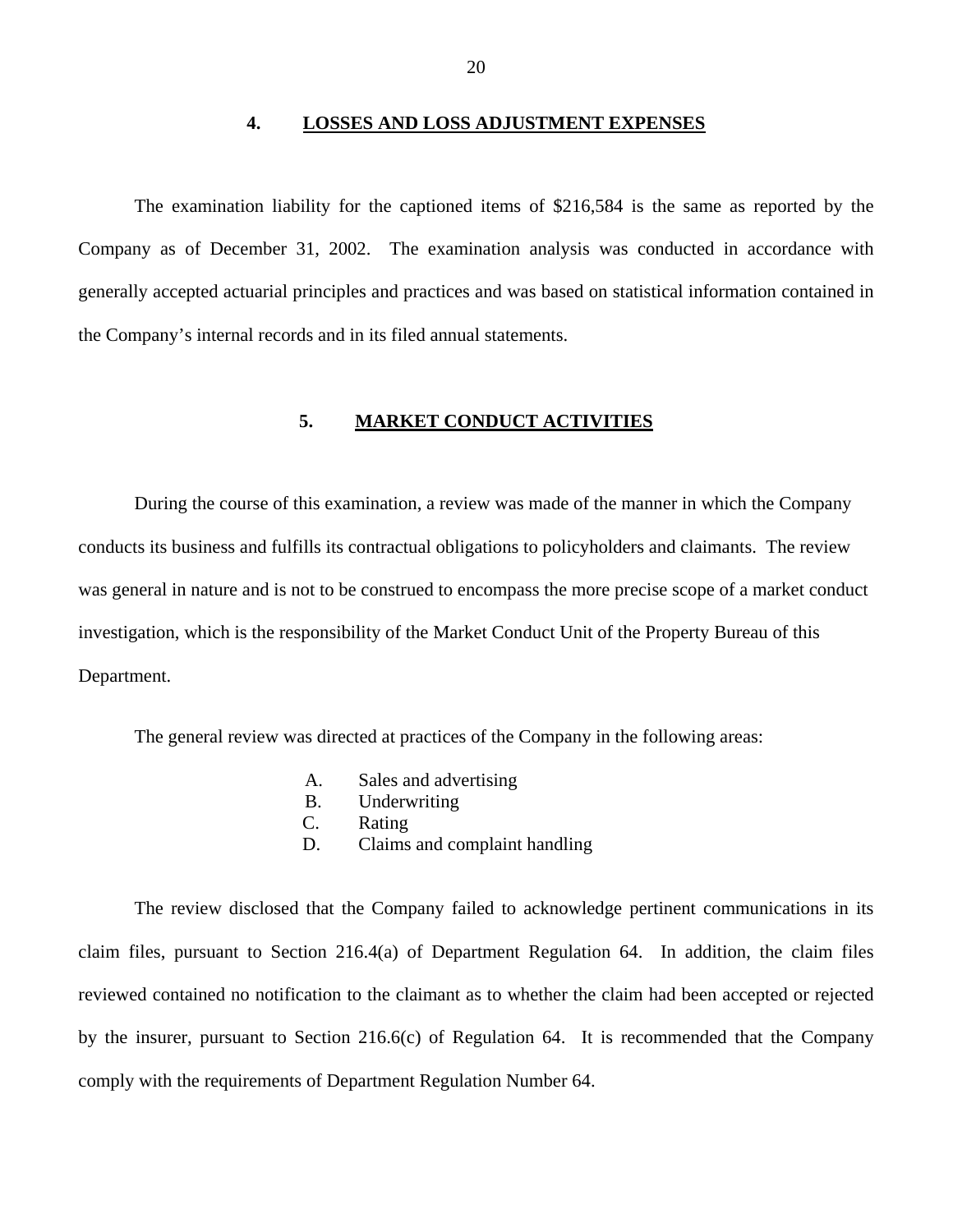### **6. SUMMARY OF COMMENTS AND RECOMMENDATIONS**

### ITEM PAGE NO.

### A Management

- i. It is recommended that the Company comply with Section  $1201(a)(5)(B)(v)$  of the New York Insurance Law and Article III, Section 2 of its by-laws and maintain at least thirteen members of its board of directors. 4
- ii. It is recommended that the Company comply with its by-laws and hold four regularly scheduled quarterly meetings of its board of directors. 4
- iii. It is recommended that board members who are unable or unwilling to attend meetings consistently should resign or be replaced. 5

### B Reinsurance

- i. It is recommended that the Company comply with Department guidelines concerning multiple reinsureds. 8
- ii. It is recommended that the Company conform the insolvency clause of its excess of loss agreement to comply with Section 1308 of the New York Insurance Law. 9
- iii. It is recommended that the Company amend its offset clause to state that in the event of the insolvency of the ceding company, offsets shall only be permitted in accordance with Section 7427 of the New York Insurance Law. 9
- iv. It is recommended that the arbitration clause of both the excess of loss and quota share agreements be amended to state that arbitration should take place in New York State. 10

### C Holding Company System

It is recommended that the Company submit its tax allocation agreement to the Department for approval pursuant to Department Circular Letter No. 33 (1979). 12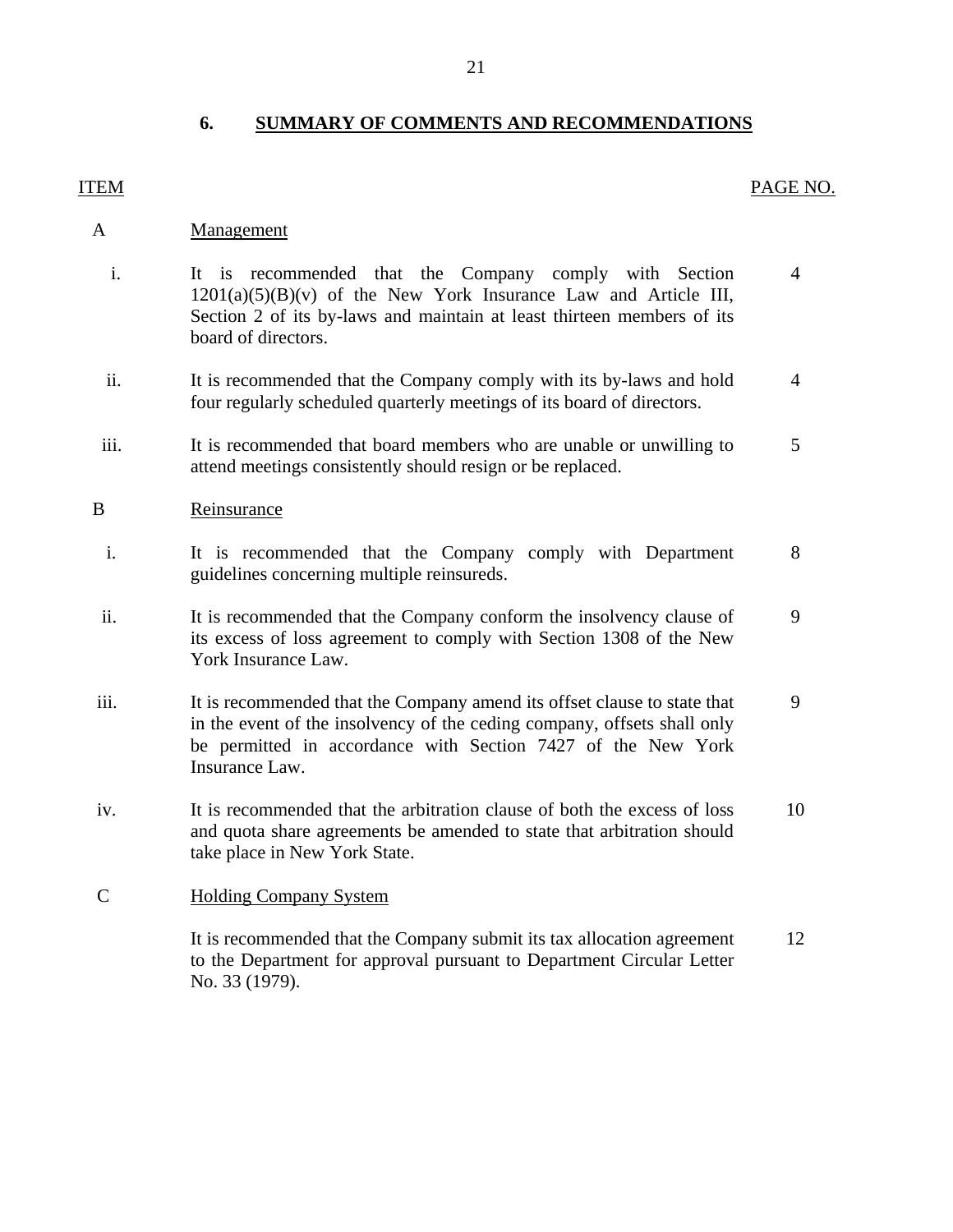| ITEM | PAGE NO. |
|------|----------|
|      |          |

### D Abandoned Property Law

It is recommended that the Company file abandoned property reports on 13 a timely basis pursuant to the provisions of Section 1316 of the New York Abandoned Property Law.

### E Accounts and records

### i. CPA Engagement Letter

It is recommended that the Company incorporate the provisions of 14 Section 89.2 of Department Regulation 118 into its audit engagement letter with its certified public accountant.

### ii. Investment Guidelines

It is recommended that the Company's written investment guidelines be 14 submitted to its board of directors for approval.

#### iii. Records

- (a) It is recommended that the Company comply with Section 325(a) of the 15 New York Insurance Law by keeping and maintaining its books of account in its principal office in New York State.
- (b) In addition, it is recommended that the Company's board of directors adopt a plan for keeping and maintaining its books of account outside of 15 New York State and submit this plan to the Superintendent for approval, in accordance with Section 325(b) of the New York Insurance Law.

### F Market Conduct Activities

It is recommended that the Company comply with the requirements of 20 Department Regulation Number 64.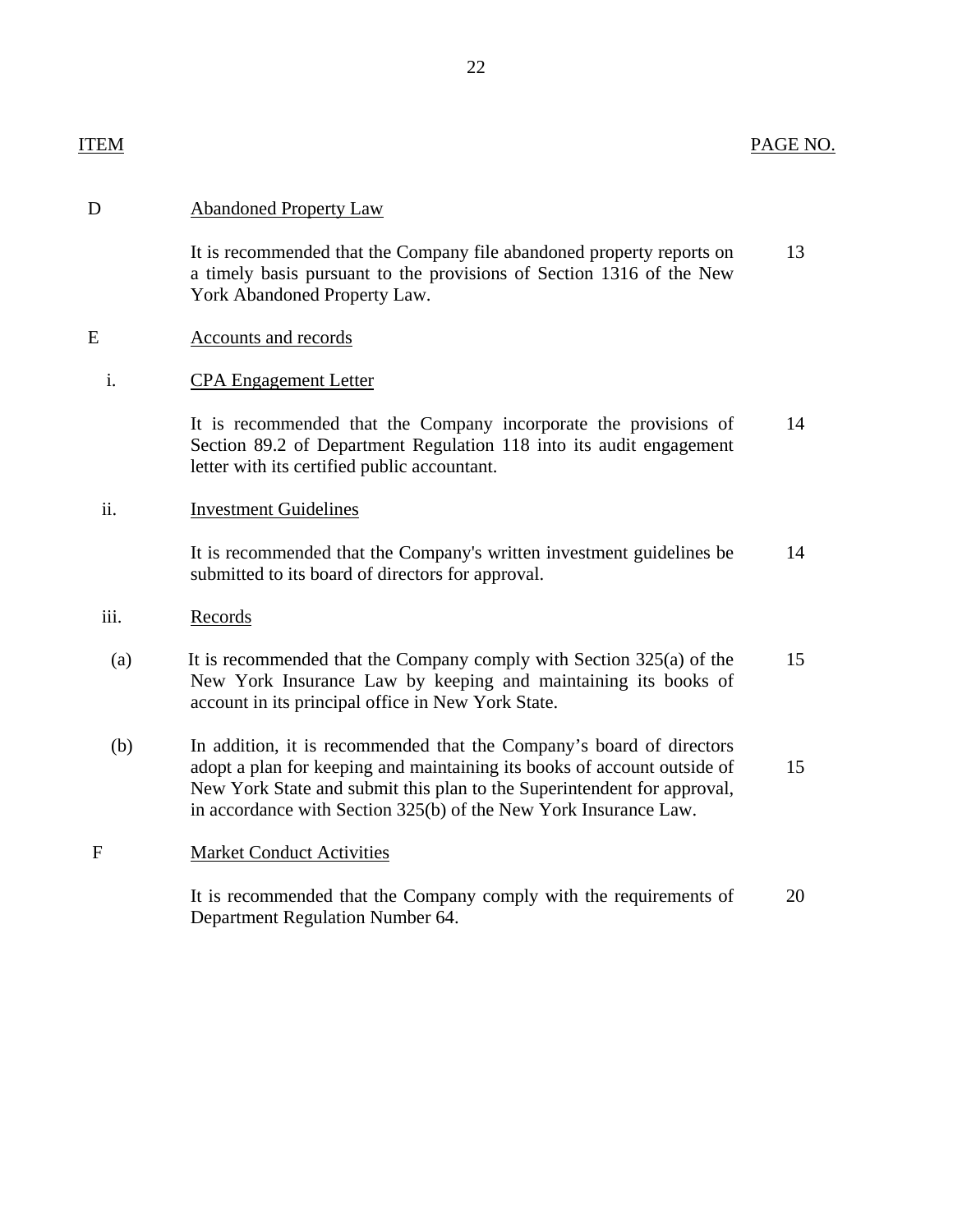Respectfully submitted,

 $\sqrt{S}$ /

 Bernard Lott Senior Insurance Examiner

### STATE OF NEW YORK )  $)$ SS:  $\mathcal{L}$ COUNTY OF NEW YORK )

BERNARD LOTT, being duly sworn, deposes and says that the foregoing report, subscribed to by him, is true to the best of his knowledge and belief.

/S/

Bernard Lott

Subscribed and sworn to before me

this  $\qquad \qquad$  day of  $\qquad \qquad$  , 2004.